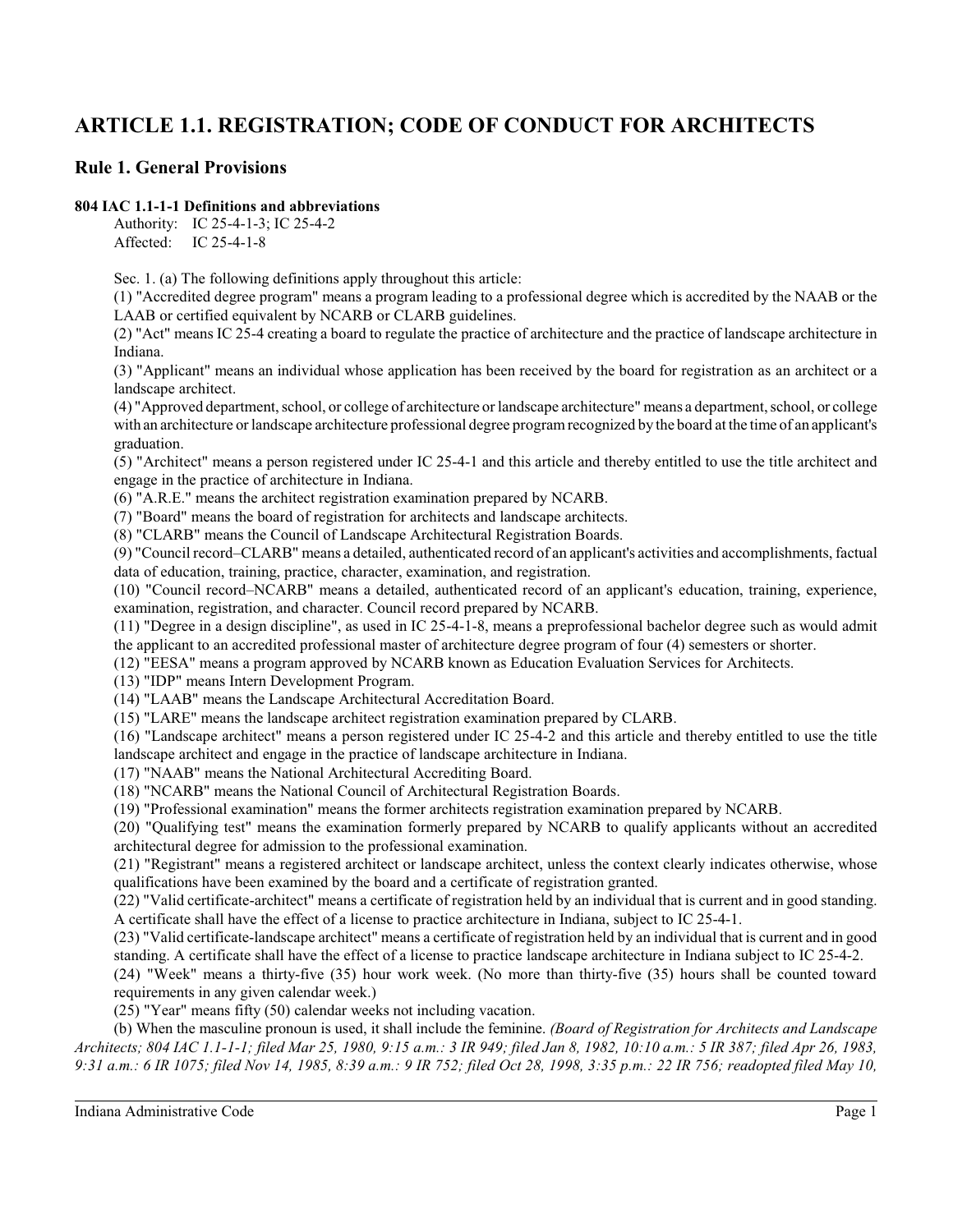*2001, 2:40 p.m.: 24 IR 3235; filed Jan 24, 2002, 12:05 p.m.: 25 IR 1903; filed Sep 5, 2003, 8:25 a.m.: 27 IR 180; filed Mar 18, 2005, 10:50 a.m.: 28 IR 2377; filed May 22, 2008, 10:39 a.m.: 20080618-IR-804070661FRA; filed Nov 28, 2012, 2:46 p.m.: 20121226-IR-804120275FRA; readopted filed Nov 25, 2013, 9:19 a.m.: 20131225-IR-804130276RFA; readopted filed Nov 26, 2019, 3:41 p.m.: 20191225-IR-804190181RFA)*

## **804 IAC 1.1-1-2 Organization; meetings; officers**

Authority: IC 25-4-1-3 Affected: IC 5-14-1.5

Sec. 2. (a) Procedure: Roberts Rules of Order are adopted as the rules for conducting the business of the board to the extent not in conflict with applicable law.

(b) Meetings: A minimum of two (2) regular meetings will be held in each calendar year and special meetings as the board in its discretion may deem necessary or advisable.

(1) The first meeting of the board, the annual meeting, shall be as soon as practicable after the start of the calendar year.

(2) The other regular meeting as near as practicable to the middle of the calendar year.

(3) Special meetings shall be at the request of the chairman or any three (3) members by presenting a request to the secretary of the board.

(4) Time and place of meetings shall be determined by the chairman.

(5) Notice of all meetings by the secretary setting out the time and place of the meeting and including a proposed agenda of the items for action at the meeting are to be mailed to all board members not less than 10 days prior to the date of such meeting, unless such notice has been waived by the chairman with any such waiver subject to the public notice which must be given as required by IC 5-14-1-5 *[Repealed by P.L.19-1983, SECTION 12. See IC 5-14-1.5.]*.

(6) Five (5) members of the board shall constitute a quorum for the transaction of any and all business which may come before the board. Approval by a majority of all members of the board present shall be required for action to be taken.

(c) Election of officers: The board shall elect from its members a chairman and a vice-chairman at the annual meeting. Each officer shall serve for a term of one (1) year, or until a successor has been duly elected. In event a vacancy occurs in any office, such office shall be filled at the next meeting of the board and the person so elected shall hold office until the next annual election of officers. No member shall serve more than two (2) consecutive terms in the same office.

(1) The chairman presides at all meetings, appoints all committees, and performs such other duties as may be directed by the board. The chairman shall be an "ex-officio" member of all committees.

(2) The vice-chairman performs the duties of the chairman during any absence or disability of the chairman and such other duties as may be directed by the board.

(3) The secretary, with the assistance of such clerical help as may be required, shall be responsible for the minutes of all meetings and correspondence of the board. The secretary shall perform the customary duties of the office and such other duties as may be directed by the board.

*(Board of Registration for Architects and Landscape Architects; 804 IAC 1.1-1-2; filed Mar 25, 1980, 9:15 am: 3 IR 950; filed Jan 8, 1982, 10:10 am: 5 IR 388; filed Apr 26, 1983, 9:31 am: 6 IR 1077; filed Nov 14, 1985, 8:39 am: 9 IR 754; readopted filed May 10, 2001, 2:40 p.m.: 24 IR 3235; readopted filed Oct 4, 2007, 3:37 p.m.: 20071031-IR-804070042RFA; readopted filed Nov 25, 2013, 9:19 a.m.: 20131225-IR-804130276RFA; readopted filed Nov 26, 2019, 3:41 p.m.: 20191225-IR-804190181RFA)*

## **Rule 2. Certificate of Registration; Application, Examination, Reciprocity**

### **804 IAC 1.1-2-1 Applications**

Authority: IC 25-4-1-3; IC 25-4-2 Affected: IC 25-4-1; IC 25-4-2-4; IC 25-4-2-6

Sec. 1. (a) In keeping with the purpose of IC 25-4-1 and IC 25-4-2, an application for original registration will be accepted by the board from any person desiring to engage in the practice of architecture or landscape architecture or use the title of "architect" or "landscape architect" in Indiana.

(b) Reciprocity registration shall be as follows: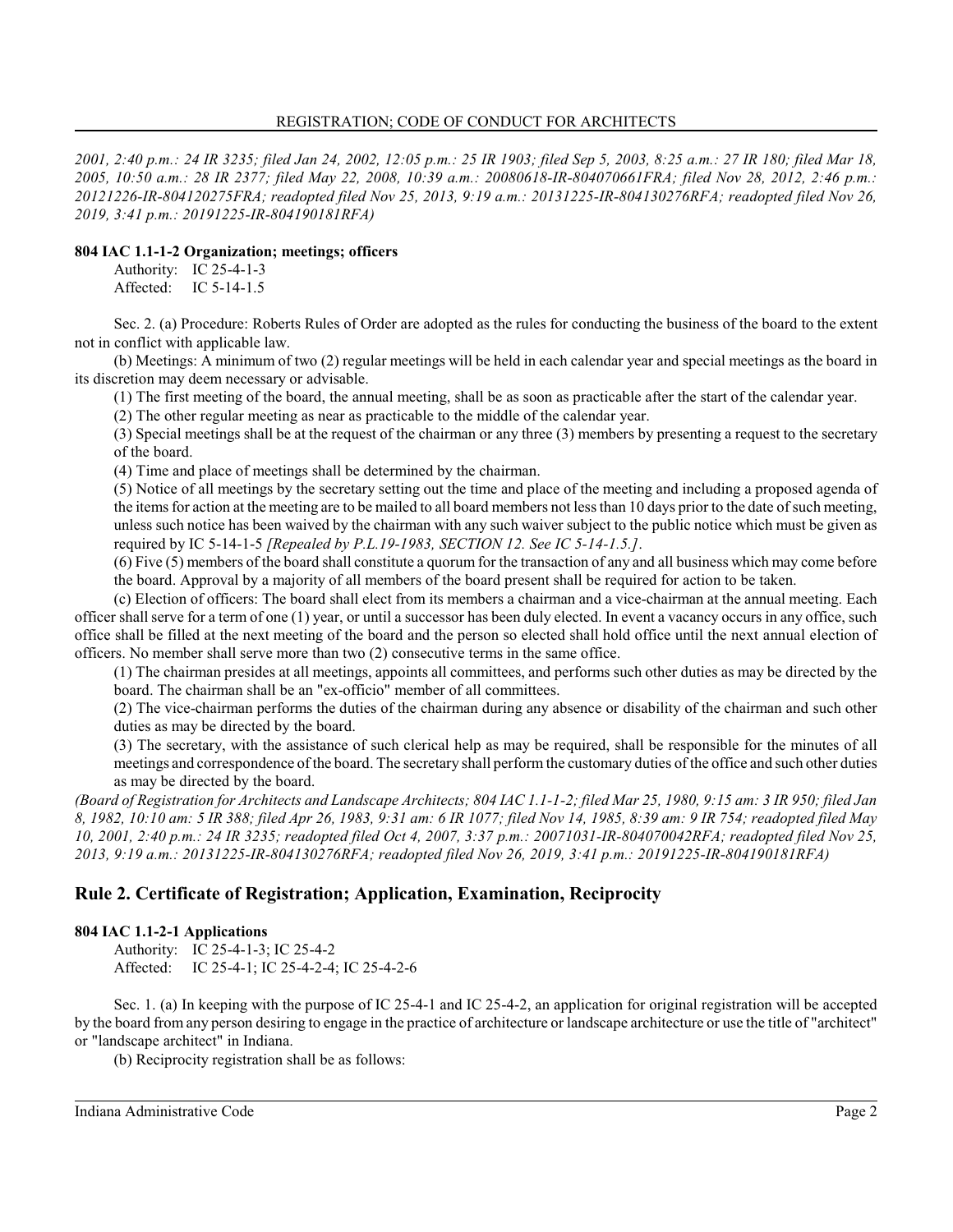(1) For an architect, a person who is currently a licensed architect in good standing in another state or territory of the United States, foreign country, or province and who wishes to be considered for registration in Indiana may apply through NCARB. It shall be the responsibility of the applicant to ensure that NCARB furnishes the record to the board.

(2) For a landscape architect, a person who is currently a licensed or certified landscape architect in good standing in another state or jurisdiction and who wishes to be considered for registration in Indiana may apply through CLARB. It shall be the responsibility of the applicant to ensure that CLARB furnishes the record to the board and to request an application from the Indiana board.

(c) All applications shall be made on forms prescribed by the board. The application form shall be completed in accordance with instructions furnished with it. An application form shall be considered incomplete if all information is not furnished. The applicant shall be given notice of omissions or deficiencies, and, if the information required is not provided by the applicant within six (6) months of the notice, the application will be terminated.

(d) All materials in support of any application that are not in English must be fully translated into English, and the translation must be certified in an appropriate fashion. *(Board of Registration for Architects and Landscape Architects; 804 IAC 1.1-2-1; filed Mar 25, 1980, 9:15 a.m.: 3 IR 950; filed Jan 8, 1982, 10:10 a.m.: 5 IR 388; filed May 24, 1982, 8:45 a.m.: 5 IR 1403; filed Sep 22, 1983, 3:30 p.m.: 6 IR 2411; filed Nov 14, 1985, 8:39 a.m.: 9 IR 754; filed Jan 23, 1997, 3:00 p.m.: 20 IR 1589; readopted filed May 10, 2001, 2:40 p.m.: 24 IR 3235; readopted filed Oct 4, 2007, 3:37 p.m.: 20071031-IR-804070042RFA; readopted filed Nov 25, 2013, 9:19 a.m.: 20131225-IR-804130276RFA; readopted filed Nov 26, 2019, 3:41 p.m.: 20191225-IR-804190181RFA; filed Jan 13, 2020, 2:07 p.m.: 20200212-IR-804190427FRA)*

#### **804 IAC 1.1-2-2 Landscape architects; experience requirements**

Authority: IC 25-4-1-3 Affected: IC 25-4-2-1; IC 25-4-2-3

Sec. 2. (a) This section establishes the actual practical experience requirements under IC 25-4-2-3(a)(2)(B) and IC 25-4-2-  $3(a)(6)$  for applicants for registration as a landscape architect. Subsection (b) establishes the requirements for IC 25-4-2-3(a)(2)(B) as an alternative to graduation from an accredited curriculum of landscape architecture presented by a college or school approved by the board. Subsections (c) through (g) establish the requirements for IC  $25-4-2-3(a)(6)$ .

(b) Experience of a grade and character satisfactory to the board, which would be used in lieu of an accredited degree in landscape architecture includes the following:

(1) Work under the direct supervision of a registered landscape architect, which falls within the scope of the services described in the definition of landscape architecture found in IC 25-4-2-1(b).

(2) Has attained before January 1, 2003, at least eight (8) years of satisfactory experience as described in subdivision (1).

(c) Before January 1, 2003, experience of a grade and character satisfactory to the board to be used in combination with an accredited degree in landscape architecture, and satisfactorily passing the LARE in order to establish licensure as a registered landscape architect, consists of all work which falls within the scope of the services described in the definition of landscape architecture found in IC 25-4-2-1. Applicants who accrue experience allowed under this subsection will not lose credit for that experience even if their applications are filed after December 31, 2002.

(d) After December 31, 2002, experience of a grade and character satisfactory to the board to be used in combination with an accredited degree in landscape architecture, and satisfactorily passing the LARE in order to establish licensure as a registered landscape architect, includes the following:

(1) Work in a landscape architecture firm or other locations under the direct supervision of a registered landscape architect.

(2) Teaching landscape architecture in an accredited program.

(3) Work in an architect's office, under a registered landscape architect or architect.

(4) Work in an engineer's office, under a registered landscape architect or professional engineer.

(5) Work in a land surveyor's office, under a registered landscape architect or land surveyor.

(6) Work in a government agency's office, under a registered landscape architect, registered professional engineer, registered

architect, registered land surveyor, or planner certified by the American Institute of City Planners.

(e) The work performed under subsection  $(d)(1)$  through  $(d)(6)$  must:

(1) be within the scope of the services described in the definition of landscape architecture found in IC 25-4-2-1; and

(2) cover work as addressed in the definition of landscape architecture in IC 25-4-2-1(b).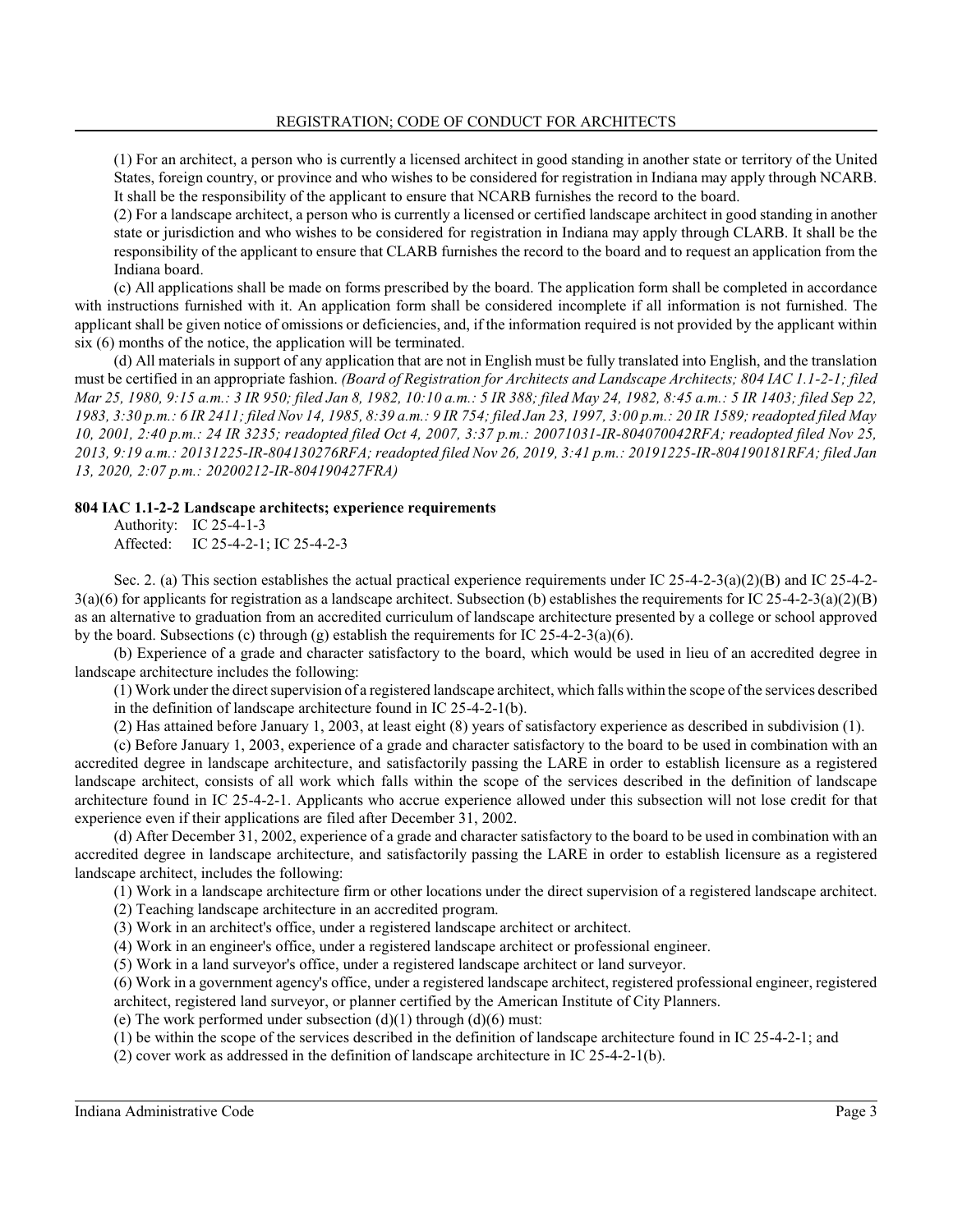(f) A maximum of twelve (12) months of actual practical experience as listed in subsection (d) may be acquired prior to receiving an accredited degree in landscape architecture. An applicant for registration as a landscape architect must acquire a minimum of two (2) years of actual practical experience after having graduated with an accredited degree from a school or college of landscape architecture in a setting described in subsection (d). This subsection does not apply to individuals who take the examination without a degree as allowed by subsection (b) and IC  $25-4-2-3(a)(2)(B)$ .

(g) One (1) year of the minimum three (3) years of practical experience must be obtained in settings described in subsection (d)(1) or(d)(3) through (d)(6). *(Board of Registration for Architects and Landscape Architects; 804 IAC 1.1-2-2; filed Mar 25, 1980, 9:15 a.m.: 3 IR 950; filed Jan 8, 1982, 10:10 a.m.: 5 IR 389; filed May 24, 1982, 8:45 a.m.: 5 IR 1404; filed Sep 22, 1983, 3:30 p.m.: 6 IR 2411; filed Nov 14, 1985, 8:39 a.m.: 9 IR 755; filed Sep 16, 1987, 9:15 a.m.: 11 IR 789; filed Jan 22, 1990, 5:00 p.m.: 13 IR 1051; readopted filed May 10, 2001, 2:40 p.m.: 24 IR 3235; filed Jan 24, 2002, 12:05 p.m.: 25 IR 1904; readopted filed Oct 4, 2007, 3:37 p.m.: 20071031-IR-804070042RFA; readopted filed Nov 25, 2013, 9:19 a.m.: 20131225-IR-804130276RFA; readopted filed Nov 26, 2019, 3:41 p.m.: 20191225-IR-804190181RFA; filed Jan 13, 2020, 2:07 p.m.: 20200212-IR-804190427FRA)*

## **804 IAC 1.1-2-2.1 Architects; training and experience requirements** *(Repealed)*

Sec. 2.1. *(Repealed by Board of Registration for Architects and Landscape Architects; filed Jan 23, 1997, 3:00 p.m.: 20 IR 1592)*

## **804 IAC 1.1-2-3 Examinations** *(Repealed)*

Sec. 3. *(Repealed by Board of Registration for Architects and Landscape Architects; filed Aug 3, 1989, 9:30 a.m.: 12 IR 2283)*

## **804 IAC 1.1-2-4 Reciprocal registration** *(Repealed)*

Sec. 4. *(Repealed by Board of Registration for Architects and Landscape Architects; filed Jan 23, 1997, 3:00 p.m.: 20 IR 1592)*

### **804 IAC 1.1-2-4.1 Temporary certificate of registration; landscape architects** *(Expired)*

Sec. 4.1. *(Expired under IC 4-22-2.5, effective January 1, 2002.).*

### **804 IAC 1.1-2-4.2 Waiver of examination–grandfather clause** *(Repealed)*

Sec. 4.2. *(Repealed by Board of Registration for Architects and Landscape Architects; filed Apr 26, 1983, 9:31 am: 6 IR 1083)*

### **804 IAC 1.1-2-4.3 Waiver of examination–grandfather clause** *(Repealed)*

Sec. 4.3. *(Repealed by Board of Registration for Architects and Landscape Architects; filed Nov 14, 1985, 8:39 am: 9 IR 765)*

### **804 IAC 1.1-2-5 Issuance of certificate of registration**

Authority: IC 25-4-1-3; IC 25-4-2 Affected: IC 25-4-1-10; IC 25-4-2-2

Sec. 5. (a) Upon successful completion of the requirements for registration and the board's approval of the application, the board shall:

(1) order a certificate of registration to be issued to the applicant; and

(2) designate the date of the certificate.

Upon receipt of the registration fee, the board will assign a certificate number to the registrant. Thereafter, the board will issue a registration card and provide a certificate of registration.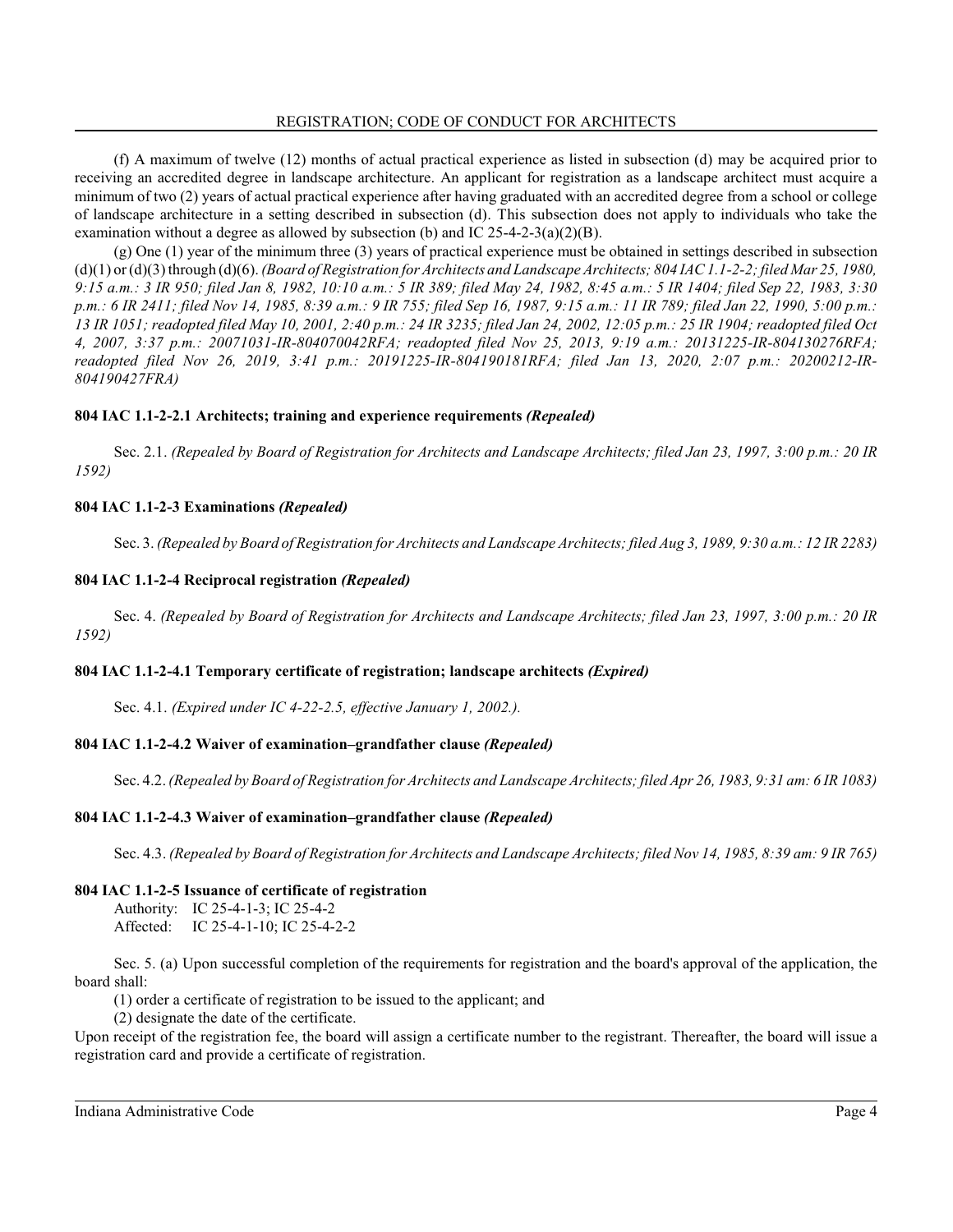(b) If the board does not approve the application, the applicant shall be notified in writing of the grounds for its action. Notification shall be mailed to the last address furnished by the applicant.

(c) Failure of any applicant to pay the issuance fee will cause the application to be terminated one (1) year after the board's action granting registration provided the board shall have sent a second notice to the applicant.

(d) Each registrant shall keep the board advised of his or her current address. *(Board of Registration for Architects and Landscape Architects; 804 IAC 1.1-2-5; filed Mar 25, 1980, 9:15 a.m.: 3 IR 952; filed Jan 8, 1982, 10:10 a.m.: 5 IR 393; filed Apr 26, 1983, 9:31 a.m.: 6 IR 1077; filed Nov 14, 1985, 8:39 a.m.: 9 IR 759; readopted filed May 10, 2001, 2:40 p.m.: 24 IR 3235; readopted filed Oct4,2007, 3:37 p.m.: 20071031-IR-804070042RFA; filed Nov 22, 2010, 9:56 a.m.: 20101222-IR-804090908FRA; readopted filed Nov 25, 2013, 9:19 a.m.: 20131225-IR-804130276RFA; readopted filed Nov 26, 2019, 3:41 p.m.: 20191225-IR-804190181RFA)*

#### **804 IAC 1.1-2-6 Renewal of registration**

Authority: IC 25-4-1-3; IC 25-4-2 Affected: IC 25-1-2-6; IC 25-4-1-14; IC 25-4-1-22

Sec. 6. (a) Certificates of registration shall be renewable every two years with the renewal fee payable in advance.

(b) A renewal notice will be sent to each registrant at least sixty (60) days prior to December 1st of each odd numbered year and it will designate the amount of renewal fee and the date payment is due.

A renewal notice shall be sent to each holder of an expired registration delinquent no more than two (2) renewal periods. The notice will designate the total amount of the renewal and the delinquent fees and the date payments are due in order to restore the certificate of registration to good standing for the succeeding biennial period.

All renewal notices and other communications will be sent to the last address given by the registrant to the board and failure to receive a notice, so addressed, shall not relieve the registrant from his obligation to pay the renewal fee at the proper time subject to IC 25-1-2-6.

(c) When the renewal fee is not paid on time, the certificate of registration expires and the holder of the expired certificate of registration cannot lawfully practice or offer to practice as an architect or practice under the title "landscape architect" and his name will be deleted from future rosters until the renewal fee and required restoration fee shall have been paid.

(d) A failure to renew in the time allowed in IC 25-4-1-14 (five (5) years) shall cause termination of the registration so that it cannot be renewed thereafter. *(Board of Registration for Architects and Landscape Architects; 804 IAC 1.1-2-6; filed Apr 26, 1983, 9:31 am: 6 IR 1080; filed Nov 14, 1985, 8:39 am: 9 IR 760; readopted filed May 10, 2001, 2:40 p.m.: 24 IR 3235; readopted filed Oct 4, 2007, 3:37 p.m.: 20071031-IR-804070042RFA; readopted filed Nov 25, 2013, 9:19 a.m.: 20131225-IR-804130276RFA; readopted filed Nov 26, 2019, 3:41 p.m.: 20191225-IR-804190181RFA)*

#### **804 IAC 1.1-2-7 Architect's seal**

Authority: IC 25-4-1-3; IC 25-4-2 Affected: IC 25-4-1-22

Sec. 7. (a) The architect seal shall be not less than one and five-eighths (1 5/8) inches or more than one and seven-eighths (1 7/8) inches in outside diameter, using the following design:

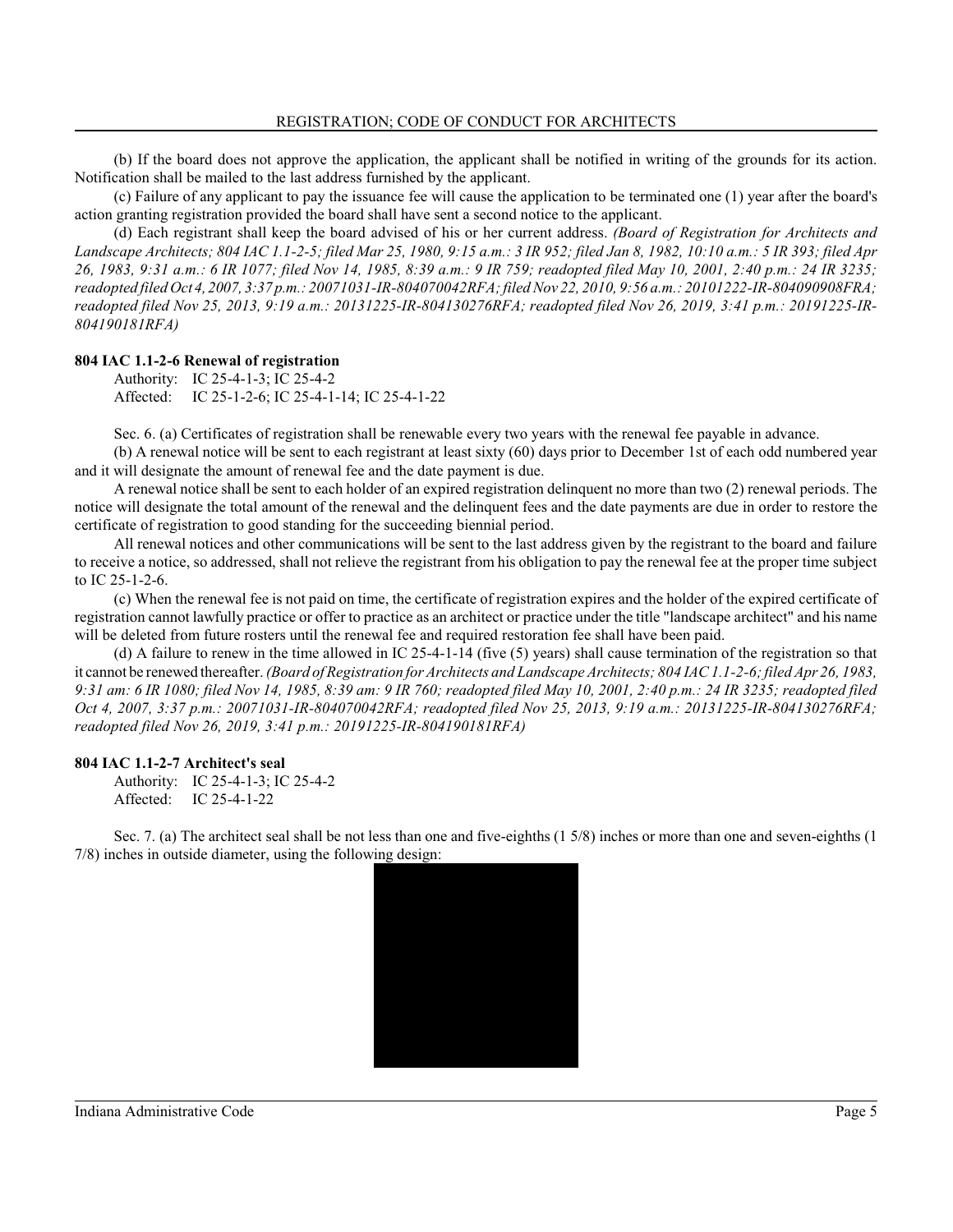(b) The seal may be embossed, electronically applied, rubber stamped, or otherwise permanently affixed to the document. The seal shall conform with the design as shown in subsection (a). The seal may have a milled edge, as shown, or two (2) concentric circles with outer and inner circles corresponding with the respective edgings of the milling.

(c) The name and registration number of the registrant inscribed on the seal shall correspond to the name and registration number inscribed on the certificate of registration. However, "AR" may be excluded in the certificate number.

(d) The landscape architect seal shall not be less than one and five-eighths (1 5/8) inches or more than one and seven-eighths (1 7/8) inches in outside diameter, using the following design:



(e) The seal may be embossed, electronically applied, rubber stamped, or otherwise permanently affixed to the document. The seal shall conform with the design as shown in subsection (d). The seal may have a milled edge, as shown, or two (2) concentric circles with the outer and inner circles corresponding with the respective edgings of the milling.

(f) The name and registration number of the registrant inscribed on the seal shall correspond to the name and certificate number inscribed on the certificate. However, "LA" may be excluded in the certificate number.

(g) The seal shall be affixed to documents and instruments only during the time the registration is current and in good standing, and then only on such documents and instruments which have been created by the registrant, regularly employed subordinates, or subordinates under the direct supervision of the registrant. The registrant shall be responsible for seeing that the seal, however affixed, shall be legible on the document.

(h) Whenever the seal is affixed, it shall include the person's original signature directly adjacent thereto (not across the seal) or the signature may be at another location on the sheet provided it is inscribed, "This document is certified by

(i) The architect or landscape architect in responsible charge of architectural work or landscape architectural work, as applicable, for which specifications, plans, and drawings are required to be submitted for review by the appropriate governmental body shall apply the seal and signature as described in this section on the title or cover page of the specifications and each sheet of the drawings.

(j) A person who is not in responsible charge of the entire work, but assumes responsibility for portions of the work shown on any drawing sheet, may apply the seal and signature and denote the part of the work inserted as follows:

### COVERING\_\_\_\_\_\_\_\_\_\_\_\_\_DESIGN.

(k) The seal and signature on any drawings, documents, or instruments signifies acceptance of full responsibility for the professional work represented thereon, except where another shall have assumed a limited responsibility for portions of the work in accordance with subsections (g) through (j).

(l) Predesigned, preengineered, or prefabricated equipment, products, components, orsystems which have become established as acceptable for the proposed use may be included when such items:

(1) meet standards established by nonprofit trade organizations and applicable code requirements;

(2) meet the requirements for the proposed use as indicated by tests performed by a competent, unbiased testing agency; or (3) are certified by the manufacturer for the designated use.

When such items affect electrical, mechanical, or structural integrity of the project, the manufacturer shall give proof of appropriate design by qualified professionals. *(Board of Registration for Architects and Landscape Architects; 804 IAC 1.1-2-7; filed Apr 26, 1983, 9:31 a.m.: 6 IR 1080; filed Nov 14, 1985, 8:39 a.m.: 9 IR 760; filed Mar 1, 1995, 3:15 p.m.: 18 IR 1833; readopted filed May 10, 2001, 2:40 p.m.: 24 IR 3235; readopted filed Oct 4, 2007, 3:37 p.m.: 20071031-IR-804070042RFA; readopted filed Nov 25, 2013, 9:19 a.m.: 20131225-IR-804130276RFA; readopted filed Nov 26, 2019, 3:41 p.m.: 20191225-IR-804190181RFA)*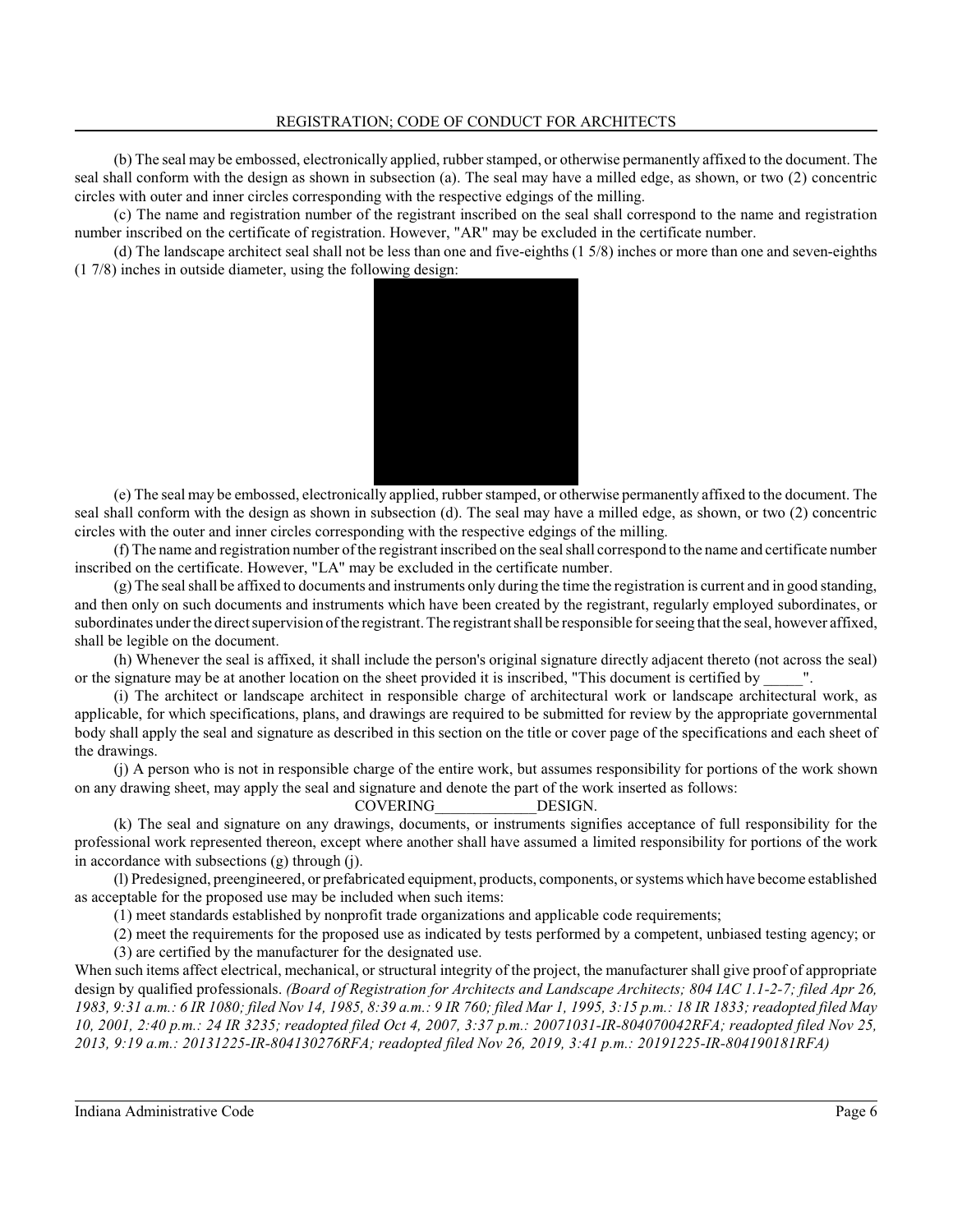#### **804 IAC 1.1-2-8 Firm, partnership, or corporate practice**

Authority: IC 25-4-1-3; IC 25-4-2 Affected: IC 25-4-1-22

Sec. 8. A firm, partnership or corporation offering architectural service shall have a registrant who is a principal of the firm or partnership or officer of the corporation and all work shall be performed under the responsible direction and supervision of said registrant.

The name of such principal or officer who is registered shall appear whenever the name of the firm, partnership or corporation is used in professional practice to indicate to clients or prospective clients that registrant is in responsible charge and is validly registered as determined by the board. *(Board of Registration for Architects and Landscape Architects; 804 IAC 1.1-2-8; filed Apr 26, 1983, 9:31 am: 6 IR 1081; filed Nov 14, 1985, 8:39 am: 9 IR 762; readopted filed May 10, 2001, 2:40 p.m.: 24 IR 3235; readopted filed Oct 4, 2007, 3:37 p.m.: 20071031-IR-804070042RFA; readopted filed Nov 25, 2013, 9:19 a.m.: 20131225-IR-804130276RFA; readopted filed Nov 26, 2019, 3:41 p.m.: 20191225-IR-804190181RFA)*

### **Rule 3. Fees**

#### **804 IAC 1.1-3-1 Fees charged by board** *(Repealed)*

Sec. 1. *(Repealed by Board of Registration for Architects and Landscape Architects; filed Nov 28, 2012, 2:46 p.m.: 20121226- IR-804120275FRA)*

## **804 IAC 1.1-3-1.1 Fees charged by board**

Authority: IC 25-1-8-2; IC 25-4 Affected: IC 25-1-8-6; IC 25-4-1-16; IC 25-4-2-8

Sec. 1. (a) The board shall charge and collect the following fees:

| Application and Issuance                                          |       |
|-------------------------------------------------------------------|-------|
| By Examination                                                    | \$150 |
| Reciprocity with CLARB or NCARB                                   | \$200 |
| Reciprocity without CLARB or NCARB                                | \$500 |
| Renewal per biennium (prior to November 30 of odd-numbered years) | \$100 |

(b) Fees for the reinstatement of an expired registration to practice as an architect or landscape architect shall be paid in accordance with IC 25-1-8-6.

(c) In addition to the application/issuance fee and renewal fees, each applicant and registrant shall pay a fee of twenty dollars (\$20) for deposit in the registered architects and registered landscape architects investigative fund.

(d) All fees are nonrefundable and nontransferable. *(Board of Registration for Architects and Landscape Architects; 804 IAC 1.1-3-1.1; filed Nov 28, 2012, 2:46 p.m.: 20121226-IR-804120275FRA; readopted filed Nov 25, 2013, 9:19 a.m.: 20131225-IR-804130276RFA; readopted filed Nov 26, 2019, 3:41 p.m.: 20191225-IR-804190181RFA)*

#### **804 IAC 1.1-3-2 Cost of examination**

Authority: IC 25-1-8-2; IC 25-4-1-3; IC 25-4-2 Affected: IC 25-4-1-16; IC 25-4-2-8

Sec. 2. An applicant shall pay the cost of the examination directly to the examination provider. *(Board of Registration for Architects and Landscape Architects; 804 IAC 1.1-3-2; filed Jan 23, 1997, 3:00 p.m.: 20 IR 1589; readopted filed Jul 15, 2003, 5:15 p.m.: 26 IR 3960; readopted filed Dec 1, 2009, 9:12 a.m.: 20091223-IR-804090775RFA; readopted filed Nov 25, 2013, 9:19 a.m.: 20131225-IR-804130276RFA; readopted filed Nov 26, 2019, 3:41 p.m.: 20191225-IR-804190181RFA)*

## **Rule 4. Code of Professional Conduct**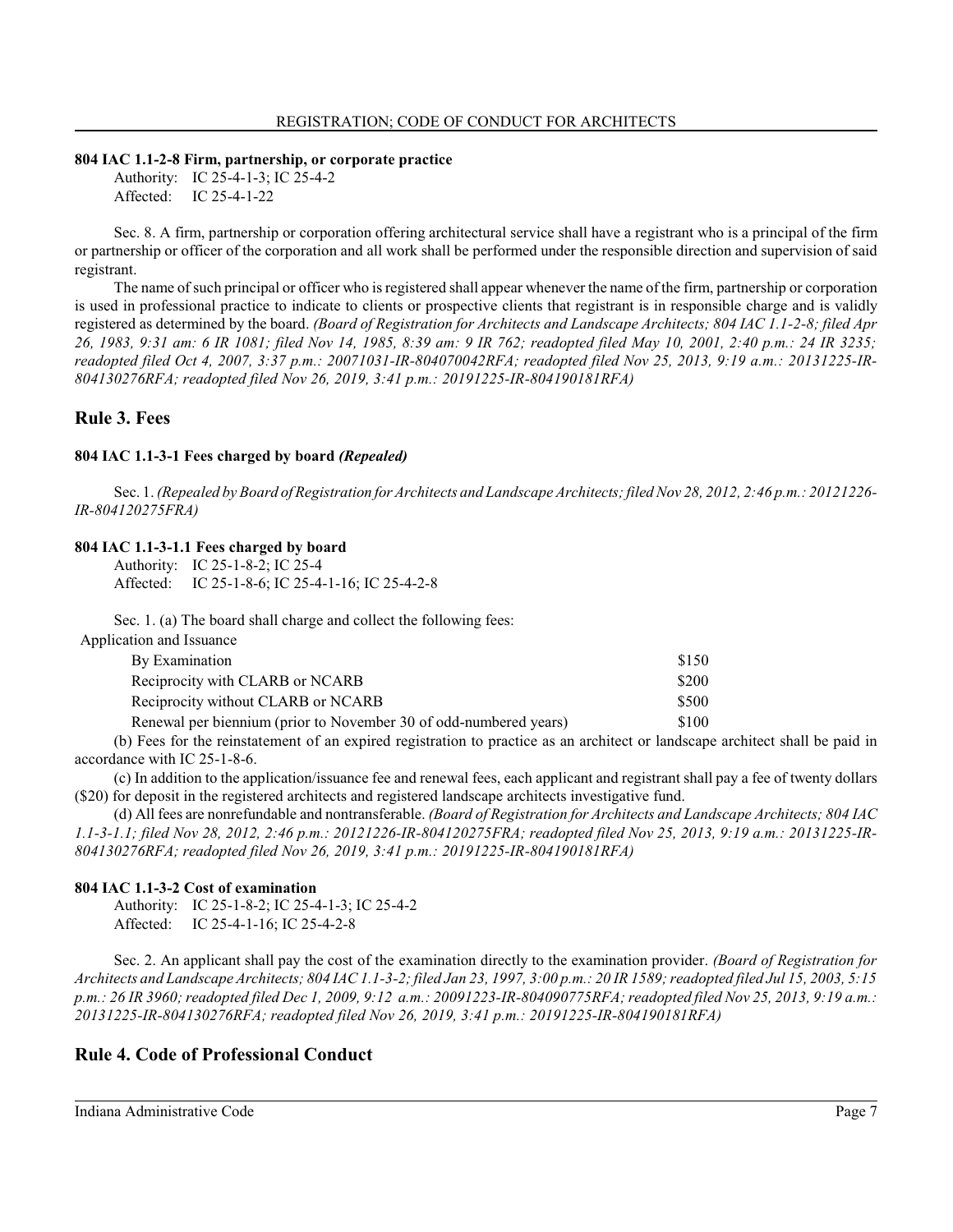#### **804 IAC 1.1-4-1 Standards of competent practice**

Authority: IC 25-4-1-3; IC 25-4-2 Affected: IC 25-4-1-17

Sec. 1. An architect or landscape architect shall serve and promote the public interest in the effort to improve human environment, acting in a manner to bring honor and dignity to the profession of architecture and landscape architecture with proper regard for the health and safety of the public in the performance of his duties. A practitioner in the conduct of his practice of architecture or landscape architecture shall abide and comply with the following standards of competent practice. *(Board of Registration for Architects and Landscape Architects; 804 IAC 1.1-4-1; filed Mar 25, 1980, 9:15 am: 3 IR 954; filed Jan 8, 1982, 10:10 am: 5 IR 396; filed Apr 26, 1983, 9:31 am: 6 IR 1082; filed Sep 22, 1983, 3:30 pm: 6 IR 2415; filed Nov 14, 1985, 8:39 am: 9 IR 763; readopted filed May 10, 2001, 2:40 p.m.: 24 IR 3235; readopted filed Oct 4, 2007, 3:37 p.m.: 20071031-IR-804070042RFA; readopted filed Nov 25, 2013, 9:19 a.m.: 20131225-IR-804130276RFA; readopted filed Nov 26, 2019, 3:41 p.m.: 20191225-IR-804190181RFA)*

#### **804 IAC 1.1-4-2 Competence; impairment**

Authority: IC 25-4-1-3; IC 25-4-2 Affected: IC 25-4-1-17

Sec. 2. (a) In practicing architecture or landscape architecture, a registrant shall act with reasonable care and competence, and shall apply the technical knowledge and skill which is ordinarily applied by registrants of good standing, practicing in the same locality.

(b) In designing a project, a registrant shall take into account all applicable state and municipal building laws and regulations. While a registrant may rely on the advice of other professionals (e.g. attorneys, engineers, and other qualified persons) as to the intent and meaning of such regulations, once having obtained such advice, a registrant shall not knowingly design a project in violation of such laws and regulations.

(c) A registrant shall undertake to perform professional services only when he, together with those whom the architect or landscape architect may engage as consultants, is qualified by education, training, and experience in the specific technical areas involved.

(d) No person shall be permitted to practice architecture or landscape architecture if, in the board's judgment, such person's professional competence is substantially impaired by physical or mental disabilities. *(Board of Registration for Architects and Landscape Architects; 804 IAC 1.1-4-2; filed Mar 25, 1980, 9:15 am: 3 IR 954; filed Jan 8, 1982, 10:10 am: 5 IR 396; filed Nov 14, 1985, 8:39 am: 9 IR 763; readopted filed May 10, 2001, 2:40 p.m.: 24 IR 3235; readopted filed Oct 4, 2007, 3:37 p.m.: 20071031-IR-804070042RFA; readopted filed Nov 25, 2013, 9:19 a.m.: 20131225-IR-804130276RFA; readopted filed Nov 26, 2019, 3:41 p.m.: 20191225-IR-804190181RFA)*

#### **804 IAC 1.1-4-3 Conflict of interest; financial disclosures**

Authority: IC 25-4-1-3; IC 25-4-2 Affected: IC 25-4-1-3

Sec. 3. (a) A registrant shall not accept compensation for his services from more than one party on a project unless the circumstances are fully disclosed to and agreed to (such disclosure and agreement to be in writing) by all interested parties.

(b) If a registrant has any business association, or financial interest, direct or indirect which is substantial enough to influence his judgment in connection with his or her performance of professional services, the registrant shall fully disclose in writing to his client or employer the nature of the business association or financial interest, and if the client or employer objects to such association or financial interest, the registrant shall either terminate such association or interest or offer to relinquish the commission or employment.

(c) A registrant shall not solicit or accept compensation from material or equipment suppliers in return for specifying or endorsing their products.

(d) When acting as the interpreter of contract documents and the judge of contract performance, a registrant shall render decisions impartially, favoring neither party to the contract. *(Board of Registration for Architects and Landscape Architects; 804*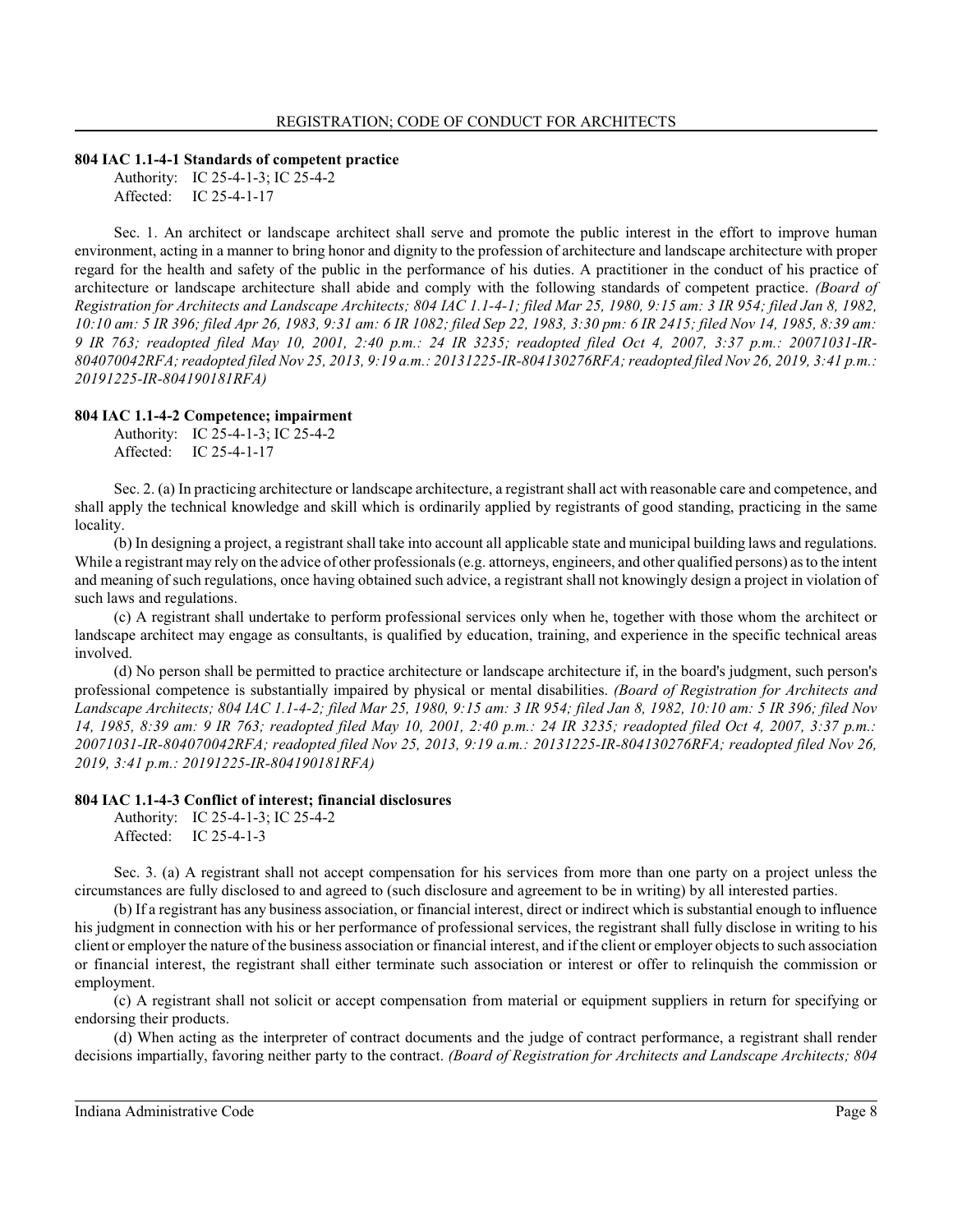#### REGISTRATION; CODE OF CONDUCT FOR ARCHITECTS

*IAC 1.1-4-3; filed Mar 25, 1980, 9:15 am: 3 IR 954; filed Jan 8, 1982, 10:10 am: 5 IR 396; filed Nov 14, 1985, 8:39 am: 9 IR 763; readopted filed May 10, 2001, 2:40 p.m.: 24 IR 3235; readopted filed Oct 4, 2007, 3:37 p.m.: 20071031-IR-804070042RFA; readopted filed Nov 25, 2013, 9:19 a.m.: 20131225-IR-804130276RFA; readopted filed Nov 26, 2019, 3:41 p.m.: 20191225-IR-804190181RFA)*

### **804 IAC 1.1-4-4 Disclosure of compensation and qualifications; reporting violations; false statements**

Authority: IC 25-4-1-3; IC 25-4-2

Affected: IC 25-4-1-3; IC 25-4-1-17

Sec. 4. (a) A registrant, making public statements on architectural or landscape architectural questions, shall disclose when he is being compensated for making such statement.

(b) A registrant shall accurately represent to a prospective or existing client or employer his qualifications and the scope of his responsibility in connection with work for which he or she is claiming credit.

(c) If in the course of his work on a project, a registrant becomes aware of a decision taken by his employer or client, against the registrants advice, which violates applicable state or municipal building codes, laws and regulations and which will, in the registrant's judgment, adversely affect the safety to the public of the finished project, the registrant shall,

(1) report the decision to the local building inspector or other public official charged with the enforcement of the applicable state or municipal building codes, laws and regulations

(2) refuse to consent to the decision, and in circumstances where the registrant reasonably believes that other such decisions will be taken notwithstanding his objection, terminate his services with reference to the project.

(d) A registrant shall not deliberately make a materially false statement or fail deliberately to disclose a material fact requested in connection with his application for registration or renewal.

(e) A registrant shall not assist the application for registration of a person known to be unqualified in respect to education, training, experience, or character.

(f) A registrant possessing knowledge of a violation of 804 IAC1.1 by another registrant, materially affecting the health, safety and welfare of the public, shall report such knowledge to the board. *(Board of Registration for Architects and Landscape Architects; 804 IAC 1.1-4-4; filed Mar 25, 1980, 9:15 am: 3 IR 955; filed Jan 8, 1982, 10:10 am: 5 IR 397; filed Nov 14, 1985, 8:39 am: 9 IR 764; readopted filed May 10, 2001, 2:40 p.m.: 24 IR 3235; readopted filed Oct 4, 2007, 3:37 p.m.: 20071031-IR-804070042RFA; readopted filed Nov 25, 2013, 9:19 a.m.: 20131225-IR-804130276RFA; readopted filed Nov 26, 2019, 3:41 p.m.: 20191225-IR-804190181RFA)*

### **804 IAC 1.1-4-5 Compliance with laws and regulations; gifts to government officials**

Authority: IC 25-4-1-3; IC 25-4-2 Affected: IC 25-4-1-3; IC 25-4-2

Sec. 5. (a) A registrant shall not, in the conduct of professional practice, knowingly violate any state or federal criminal law. (b) A registrant shall neither offer nor make any payment or gift to a government official (whether elected or appointed) with intent of influencing the official's judgment in connection with a prospective or existing project in which he is interested.

(c) A registrant shall comply with the registration laws and regulations governing his professional practice in any United States jurisdiction. *(Board of Registration for Architects and Landscape Architects; 804 IAC 1.1-4-5; filed Mar 25, 1980, 9:15 am: 3 IR 955; filed Jan 8, 1982, 10:10 am: 5 IR 397; filed Apr 26, 1983, 9:31 am: 6 IR 1082; filed Nov 14, 1985, 8:39 am: 9 IR 764; readopted filed May 10, 2001, 2:40 p.m.: 24 IR 3235; readopted filed Oct 4, 2007, 3:37 p.m.: 20071031-IR-804070042RFA; readopted filed Nov 25, 2013, 9:19 a.m.: 20131225-IR-804130276RFA; readopted filed Nov 26, 2019, 3:41 p.m.: 20191225-IR-804190181RFA)*

### **804 IAC 1.1-4-6 Supervisory control; use of signature and seal; gifts; fraud**

Authority: IC 25-4-1-3; IC 25-4-2 Affected: IC 25-4

Sec. 6. (a) Each office maintained for the preparation of drawings, specifications, reports, or other professional work, which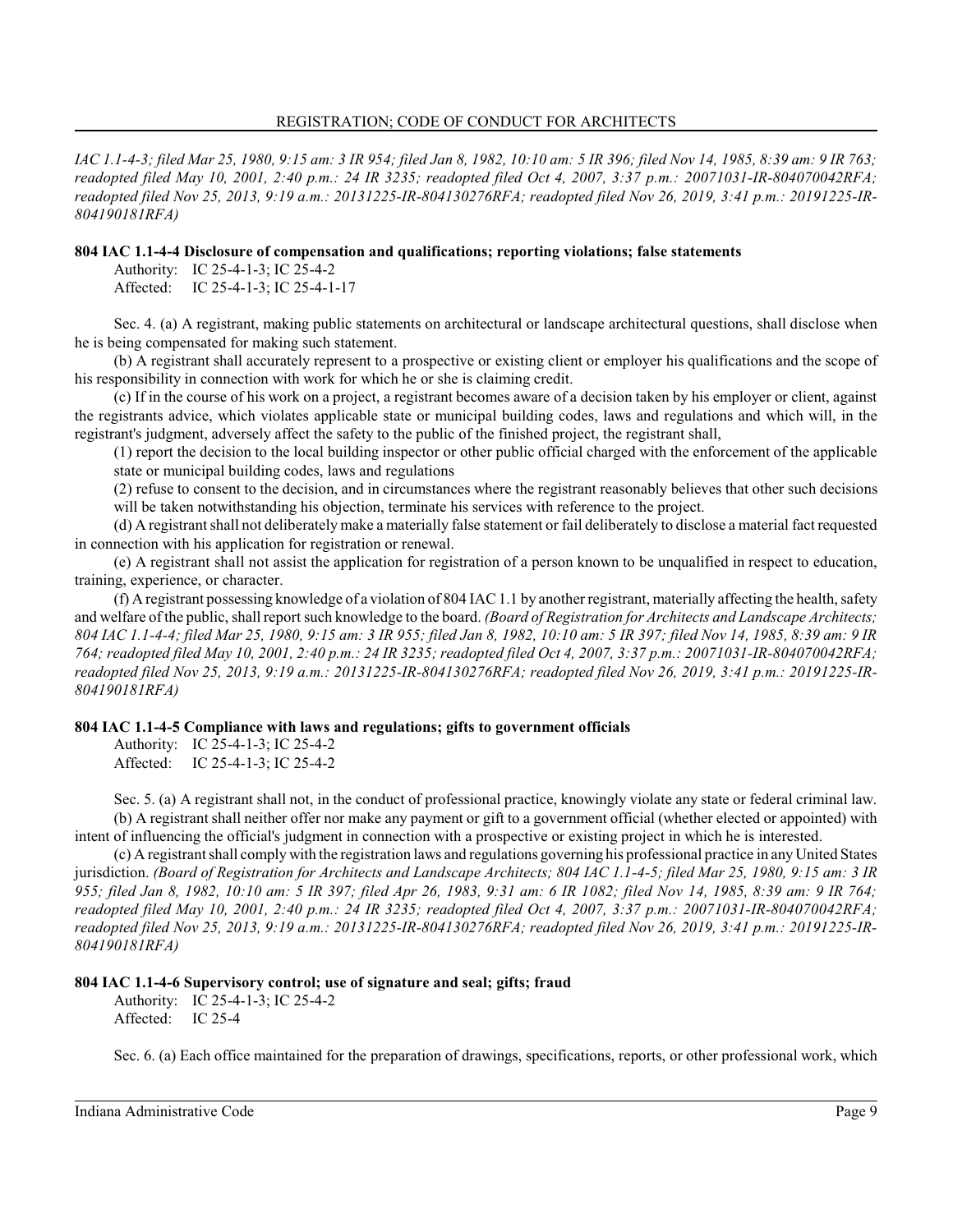according to IC 25-4 must be performed by a registrant, shall have a registrant regularly employed in that office having direct knowledge and supervisory control of such work.

(b) A registrant shall not sign or seal drawings, specifications, reports or other professional work for which he does not have direct professional knowledge and direct supervisory control; provided, however, that in the case of the portions of such professional work prepared by the registrant's consultant, registered under this or another professional registration law of thisstate, the registrant may sign orseal that portion of the professional work if the registrant has reviewed such portion, has coordinated its preparation, and intends to be responsible for its adequacy but not otherwise.

(c) A registrant shall neither offer nor make any gifts, other than gifts of nominal value (including, for example, reasonable entertainment and hospitality) with the intent of influencing the judgment of an existing or prospective client in connection with the project in which the registrant is interested.

(d) A registrant shall not engage in conduct involving fraud or wanton disregard of the rights of others.

(e) The act of affixing the seal and signature to any drawings, documents or instruments in any manner other than specifically set out in Rule 804 IAC 1.1-2-7, whether such act is performed by the person or by some person to whom the registrant shall have released custody of his seal, shall constitute aiding and abetting a person not duly authorized to practice architecture or landscape architecture. Such unprofessional and unethical conduct is commonly called "plan stamping". *(Board of Registration for Architects and Landscape Architects; 804 IAC 1.1-4-6; filed Mar 25, 1980, 9:15 am: 3 IR 955; filed Jan 8, 1982, 10:10 am: 5 IR 397; filed Apr 26, 1983, 9:31 am: 6 IR 1082; filed Nov 14, 1985, 8:39 am: 9 IR 764; readopted filed May 10, 2001, 2:40 p.m.: 24 IR 3235; readopted filed Oct 4, 2007, 3:37 p.m.: 20071031-IR-804070042RFA; readopted filed Nov 25, 2013, 9:19 a.m.: 20131225-IR-804130276RFA; readopted filed Nov 26, 2019, 3:41 p.m.: 20191225-IR-804190181RFA)*

## **Rule 5. Disciplinary Proceedings** *(Repealed)*

*(Repealed by Board of Registration for Architects and Landscape Architects; filed Nov 14, 1985, 8:39 am: 9 IR 765)*

## **Rule 6. Examinations**

## **804 IAC 1.1-6-1 Scope**

Authority: IC 25-4-1-3; IC 25-4-1-9; IC 25-4-2-4 Affected: IC 25-4-1-9; IC 25-4-2-4

Sec. 1. Unless otherwise indicated, this rule applies to both the architect and the landscape architect examinations. *(Board of Registration for Architects and Landscape Architects; 804 IAC 1.1-6-1; filed Aug 3, 1989, 9:30 a.m.: 12 IR 2281; filed Jan 23, 1997, 3:00 p.m.: 20 IR 1589; readopted filed May 10, 2001, 2:40 p.m.: 24 IR 3235; readopted filed Oct 4, 2007, 3:37 p.m.: 20071031-IR-804070042RFA; readopted filed Nov 25, 2013, 9:19 a.m.: 20131225-IR-804130276RFA; readopted filed Nov 26, 2019, 3:41 p.m.: 20191225-IR-804190181RFA)*

### **804 IAC 1.1-6-2 Examinations administered**

Authority: IC 25-4-1-3; IC 25-4-1-9; IC 25-4-2-4 Affected: IC 25-4-1-9; IC 25-4-2-4

Sec. 2. (a) The examination for registration as an architect shall be the Architect Registration Examination prepared by the National Council of Architectural Registration Boards.

(b) The examination for registration as a landscape architect shall be the Landscape Architect Registration Examination (formerly known as the Uniform National Examination) prepared by the Council of Landscape Architectural Registration Boards. *(Board of Registration for Architects and Landscape Architects; 804 IAC 1.1-6-2; filed Aug 3, 1989, 9:30 a.m.: 12 IR 2281; filed Jan 24, 1992, 11:30 a.m.: 15 IR 1011; readopted filed May 10, 2001, 2:40 p.m.: 24 IR 3235; readopted filed Oct 4, 2007, 3:37 p.m.: 20071031-IR-804070042RFA; readopted filed Nov 25, 2013, 9:19 a.m.: 20131225-IR-804130276RFA; readopted filed Nov 26, 2019, 3:41 p.m.: 20191225-IR-804190181RFA)*

### **804 IAC 1.1-6-3 Admission to examinations** *(Repealed)*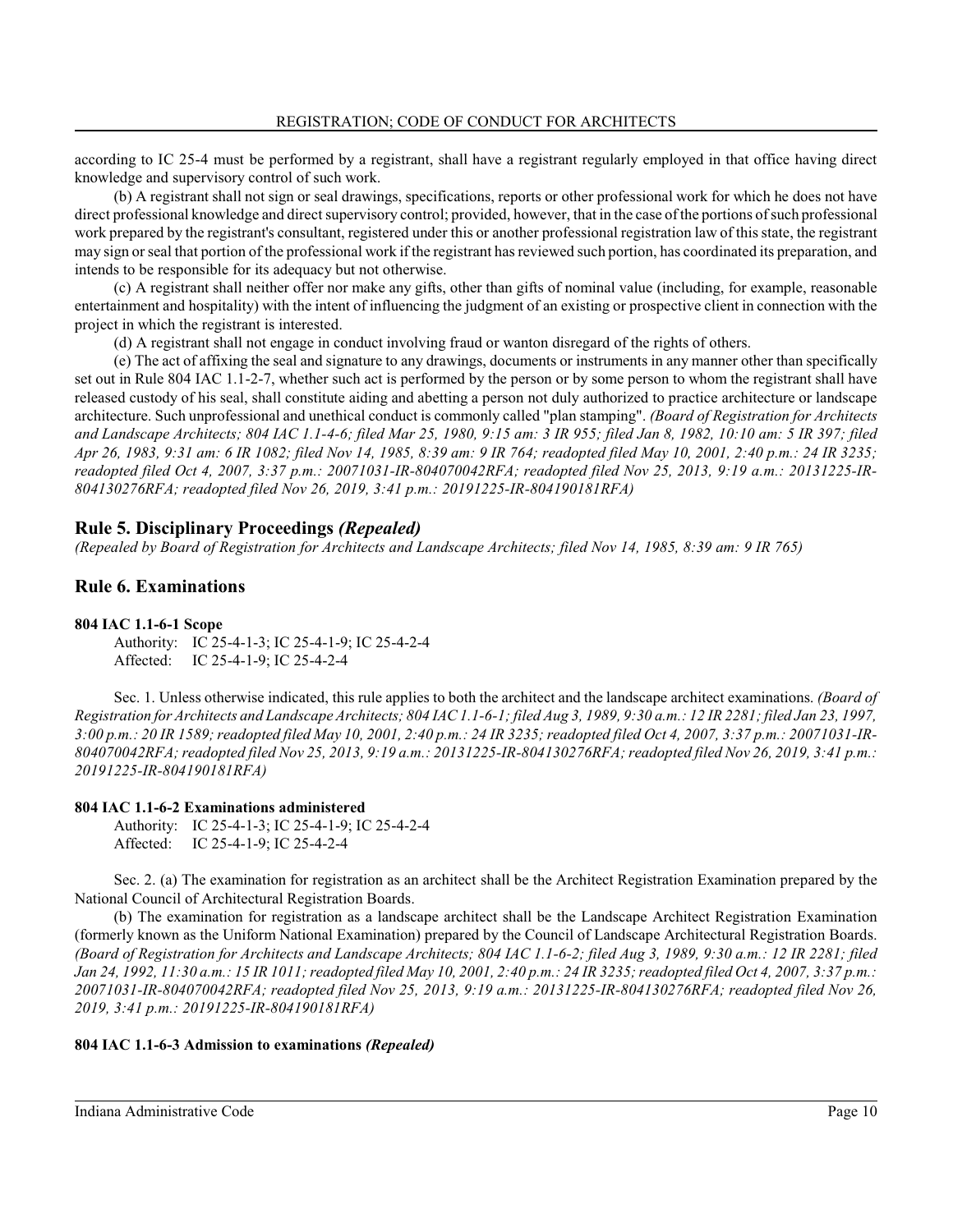#### REGISTRATION; CODE OF CONDUCT FOR ARCHITECTS

Sec. 3. *(Repealed by Board of Registration for Architects and Landscape Architects; filed Jan 13, 2020, 2:07 p.m.: 20200212- IR-804190427FRA)*

## **804 IAC 1.1-6-4 Architect examination; content**

Authority: IC 25-4-1-3; IC 25-4-1-9 Affected: IC 25-4-1-9

Sec. 4. The architect examination shall include the following subjects:

(1) Practice management.

(2) Project management.

(3) Programming and analysis.

(4) Project planning and design.

(5) Project development and documentation.

(6) Construction and evaluation.

*(Board of Registration for Architects and Landscape Architects; 804 IAC 1.1-6-4; filed Aug 3, 1989, 9:30 a.m.: 12 IR 2281; filed Jan 23, 1997, 3:00 p.m.: 20 IR 1590; readopted filed May 10, 2001, 2:40 p.m.: 24 IR 3235; readopted filed Oct 4, 2007, 3:37 p.m.: 20071031-IR-804070042RFA; readopted filed Nov 25, 2013, 9:19 a.m.: 20131225-IR-804130276RFA; readopted filed Nov 26, 2019, 3:41 p.m.: 20191225-IR-804190181RFA; filed Jan 13, 2020, 2:07 p.m.: 20200212-IR-804190427FRA)*

#### **804 IAC 1.1-6-5 Landscape architect examination; content**

Authority: IC 25-4-1-3; IC 25-4-2-4 Affected: IC 25-4-2-4

Sec. 5. The landscape architect examination shall include the following subjects:

(1) Project and construction management.

(2) Inventory and analysis.

(3) Design.

(4) Grading, drainage, and construction documentation.

*(Board of Registration for Architects and Landscape Architects; 804 IAC 1.1-6-5; filed Aug 3, 1989, 9:30 a.m.: 12 IR 2281; filed Jan 22, 1990, 5:00 p.m.: 13 IR 1053; filed Jan 24, 1992, 11:30 a.m.: 15 IR 1011; filed Jan 23, 1997, 3:00 p.m.: 20 IR 1590; filed Jan 22, 2001, 9:24 a.m.: 24 IR 1651; readopted filed May 10, 2001, 2:40 p.m.: 24 IR 3235; readopted filed Oct 4, 2007, 3:37 p.m.: 20071031-IR-804070042RFA; readopted filed Nov 25, 2013, 9:19 a.m.: 20131225-IR-804130276RFA; readopted filed Nov 26, 2019, 3:41 p.m.: 20191225-IR-804190181RFA; filed Jan 13, 2020, 2:07 p.m.: 20200212-IR-804190427FRA)*

### **804 IAC 1.1-6-6 Examinations; portions required to be taken on first taking** *(Repealed)*

Sec. 6. *(Repealed by Board of Registration for Architects and Landscape Architects; filed Jan 23, 1997, 3:00 p.m.: 20 IR 1592)*

### **804 IAC 1.1-6-6.1 Transfer of credit** *(Repealed)*

Sec. 6.1. *(Repealed by Board of Registration for Architects and Landscape Architects; filed Jan 13, 2020, 2:07 p.m.: 20200212-IR-804190427FRA)*

### **804 IAC 1.1-6-7 Reexaminations** *(Repealed)*

Sec. 7. *(Repealed by Board of Registration for Architects and Landscape Architects; filed Jan 13, 2020, 2:07 p.m.: 20200212- IR-804190427FRA)*

#### **804 IAC 1.1-6-7.1 Reexaminations; tests required to be taken** *(Repealed)*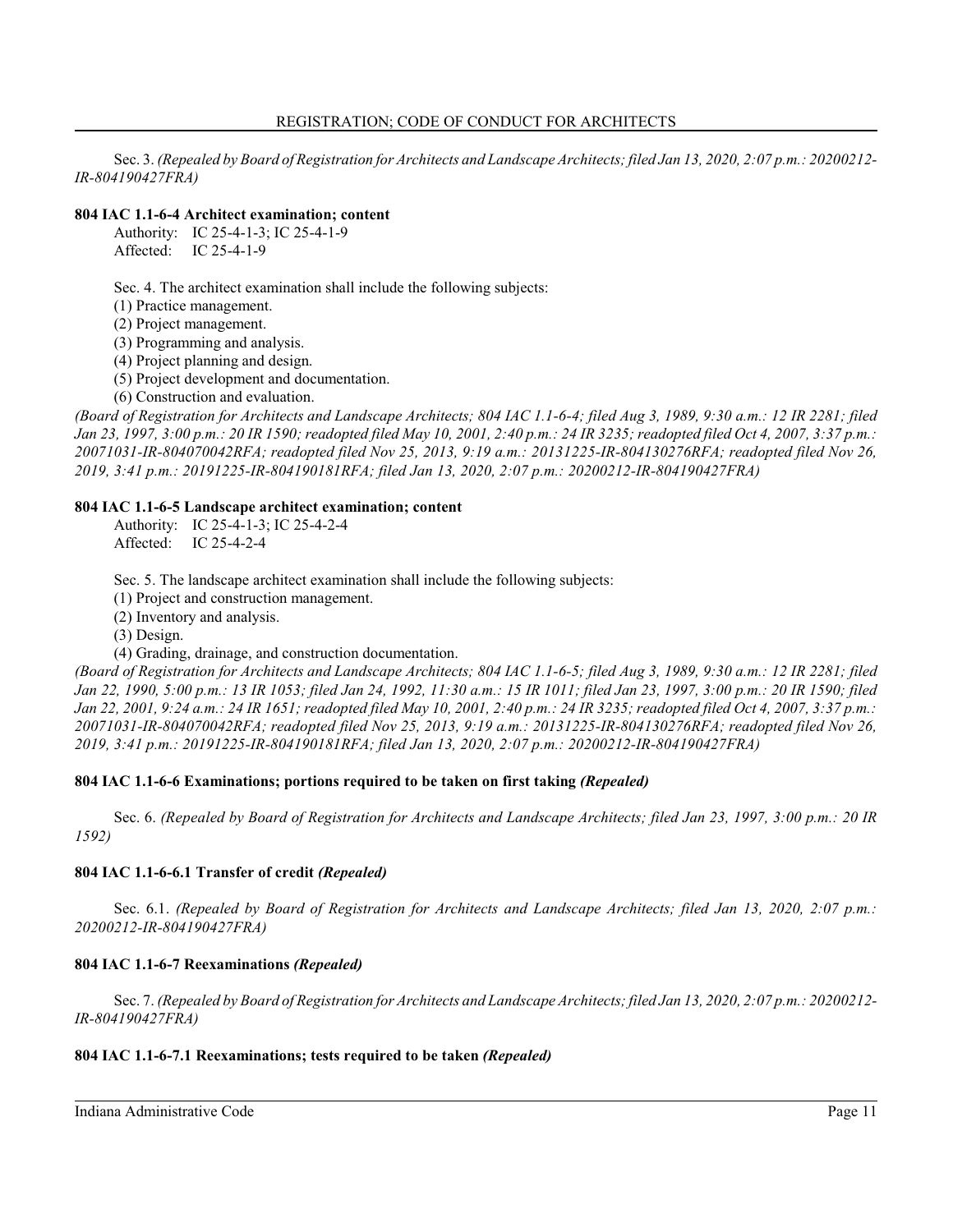Sec. 7.1. *(Repealed by Board of Registration for Architects and Landscape Architects; filed Jan 13, 2020, 2:07 p.m.: 20200212-IR-804190427FRA)*

## **804 IAC 1.1-6-8 Architect examination; written portions** *(Repealed)*

Sec. 8. *(Repealed by Board of Registration for Architects and Landscape Architects; filed Jan 13, 2020, 2:07 p.m.: 20200212- IR-804190427FRA)*

## **804 IAC 1.1-6-9 Architect examination; graphic portions** *(Repealed)*

Sec. 9. *(Repealed by Board of Registration for Architects and Landscape Architects; filed Jan 13, 2020, 2:07 p.m.: 20200212- IR-804190427FRA)*

### **804 IAC 1.1-6-10 Landscape architect examination; description of tests** *(Repealed)*

Sec. 10. *(Repealed by Board of Registration for Architects and Landscape Architects; filed Oct 28, 1998, 3:35 p.m.: 22 IR 758)*

## **804 IAC 1.1-6-11 Landscape architect examination evaluation; passing score** *(Repealed)*

Sec. 11. *(Repealed by Board of Registration for Architects and Landscape Architects; filed Jan 13, 2020, 2:07 p.m.: 20200212-IR-804190427FRA)*

## **Rule 7. Training and Experience Requirements for Architect Registration**

## **804 IAC 1.1-7-1 Scope of rule**

Authority: IC 25-4-1-3 Affected: IC 25-4-1-6; IC 25-4-1-7.5

Sec. 1. This rule implements IC 25-4-1-6 and IC 25-4-1-7.5 by establishing the training and experience requirements for registration as an architect. *(Board of Registration for Architects and Landscape Architects; 804 IAC 1.1-7-1; filed Jan 22, 1990, 5:00 p.m.: 13 IR 1053; filed Oct 28, 1998, 3:35 p.m.: 22 IR 757; readopted filed May 10, 2001, 2:40 p.m.: 24 IR 3235; readopted filed Oct 4, 2007, 3:37 p.m.: 20071031-IR-804070042RFA;filed Nov 22, 2010, 9:56 a.m.: 20101222-IR-804090908FRA; readopted filed Nov 25, 2013, 9:19 a.m.: 20131225-IR-804130276RFA; readopted filed Nov 26, 2019, 3:41 p.m.: 20191225-IR-804190181RFA)*

### **804 IAC 1.1-7-1.1 Experience requirements**

Authority: IC 25-4-1-3 Affected: IC 25-4-1-6; IC 25-4-1-7.5

Sec. 1.1. An applicant shall complete an intern development programthat includes a minimumof three thousand seven hundred forty (3,740) hours of experience. As used in this rule, "intern development program" means a program that meets the requirements of the architectural experience program described in the NCARB Architectural Experience Program Guidelines, pages 7 through 29, published by NCARB and dated July 2019.\*

\*This document is incorporated by reference. Copies may be obtained from NCARB, www.ncarb.org, or are available for reviewat the Indiana Professional Licensing Agency, Indiana Government Center South, 402 West Washington Street, RoomW072, Indianapolis, Indiana 46204. *(Board of Registration for Architects and Landscape Architects; 804 IAC 1.1-7-1.1; filed Jan 13, 2020, 2:07 p.m.: 20200212-IR-804190427FRA)*

### **804 IAC 1.1-7-2 "Intern" defined** *(Repealed)*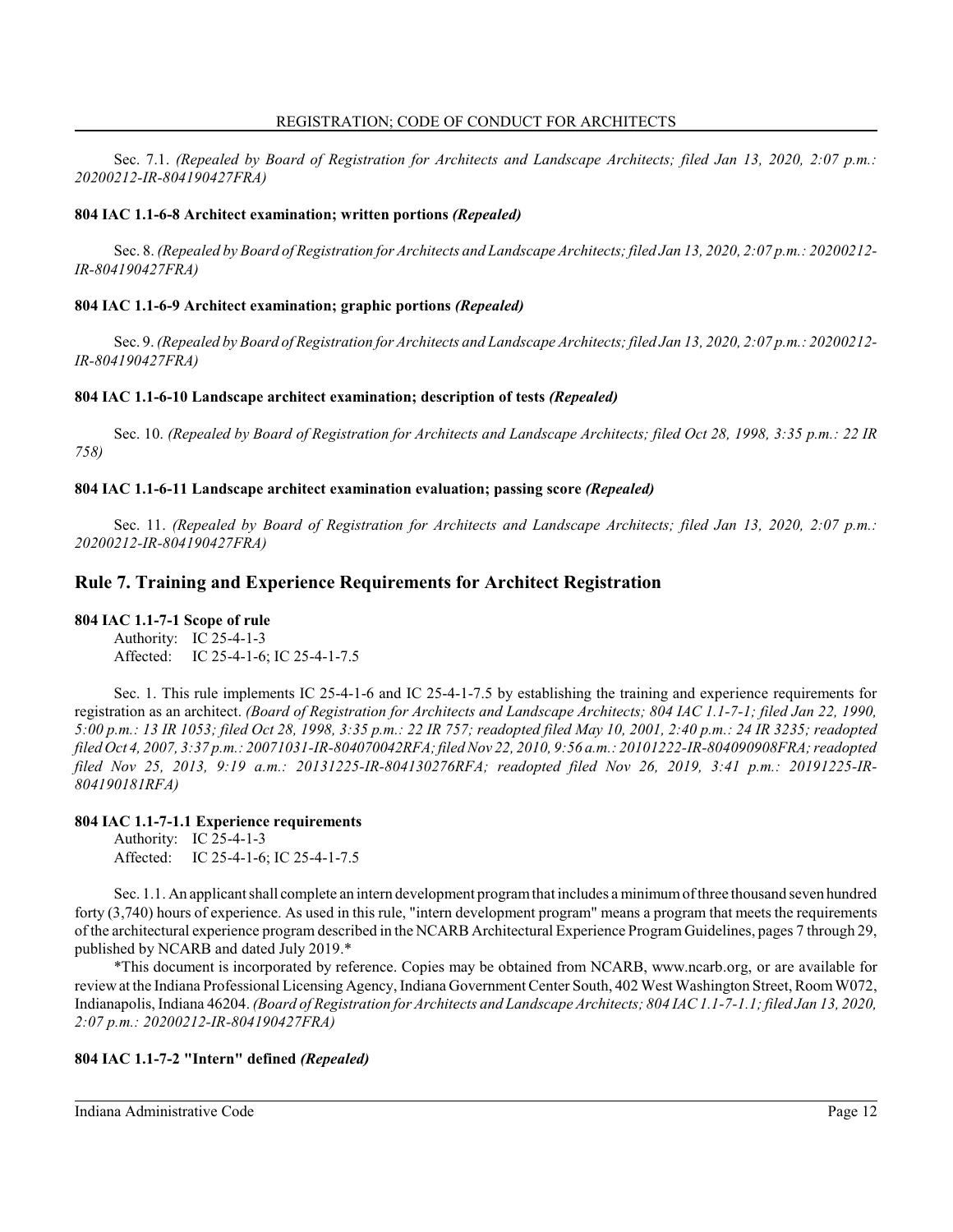Sec. 2. *(Repealed by Board of Registration for Architects and Landscape Architects; filed Jan 13, 2020, 2:07 p.m.: 20200212- IR-804190427FRA)*

## **804 IAC 1.1-7-3 "Office of a registered architect" defined** *(Repealed)*

Sec. 3. *(Repealed by Board of Registration for Architects and Landscape Architects; filed Jan 13, 2020, 2:07 p.m.: 20200212- IR-804190427FRA)*

## **804 IAC 1.1-7-4 "Organization engaged in construction" defined** *(Repealed)*

Sec. 4. *(Repealed by Board of Registration for Architects and Landscape Architects; filed Jan 13, 2020, 2:07 p.m.: 20200212- IR-804190427FRA)*

## **804 IAC 1.1-7-5 "Principal" defined** *(Repealed)*

Sec. 5. *(Repealed by Board of Registration for Architects and Landscape Architects; filed Jan 13, 2020, 2:07 p.m.: 20200212- IR-804190427FRA)*

### **804 IAC 1.1-7-6 "Registered architect" defined** *(Repealed)*

Sec. 6. *(Repealed by Board of Registration for Architects and Landscape Architects; filed Jan 13, 2020, 2:07 p.m.: 20200212- IR-804190427FRA)*

### **804 IAC 1.1-7-7 Completion of training and experience** *(Repealed)*

Sec. 7. *(Repealed by Board of Registration for Architects and Landscape Architects; filed Jan 13, 2020, 2:07 p.m.: 20200212- IR-804190427FRA)*

### **804 IAC 1.1-7-8 Training and experience descriptions** *(Repealed)*

Sec. 8. *(Repealed by Board of Registration for Architects and Landscape Architects; filed Jan 13, 2020, 2:07 p.m.: 20200212- IR-804190427FRA)*

### **804 IAC 1.1-7-9 Experience and training categories and areas; required value units** *(Repealed)*

Sec. 9. *(Repealed by Board of Registration for Architects and Landscape Architects; filed Jan 13, 2020, 2:07 p.m.: 20200212- IR-804190427FRA)*

### **804 IAC 1.1-7-10 Scope of sections 11 through 20 of this rule; specific requirements for obtaining value units** *(Repealed)*

Sec. 10. *(Repealed by Board of Registration for Architects and Landscape Architects; filed Jan 13, 2020, 2:07 p.m.: 20200212-IR-804190427FRA)*

### **804 IAC 1.1-7-11 Value units; full-time and part-time work** *(Repealed)*

Sec. 11. *(Repealed by Board of Registration for Architects and Landscape Architects; filed Jan 13, 2020, 2:07 p.m.: 20200212-IR-804190427FRA)*

### **804 IAC 1.1-7-12 Value units; education required before earning** *(Repealed)*

Sec. 12. *(Repealed by Board of Registration for Architects and Landscape Architects; filed Jan 13, 2020, 2:07 p.m.:*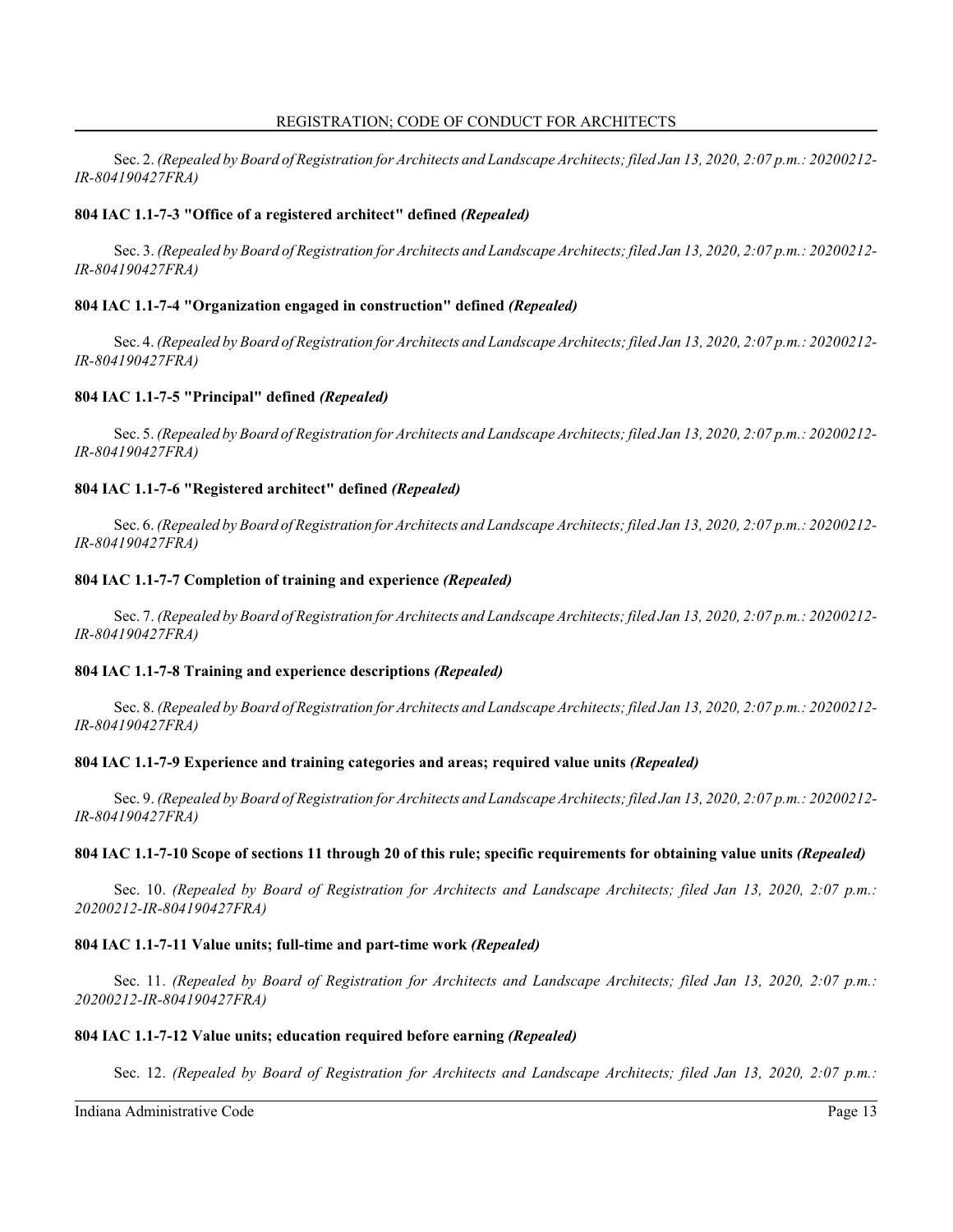#### *20200212-IR-804190427FRA)*

#### **804 IAC 1.1-7-13 Value units; education credits do not qualify** *(Repealed)*

Sec. 13. *(Repealed by Board of Registration for Architects and Landscape Architects; filed Jan 13, 2020, 2:07 p.m.: 20200212-IR-804190427FRA)*

#### **804 IAC 1.1-7-14 Value units; post-professional degrees qualify** *(Repealed)*

Sec. 14. *(Repealed by Board of Registration for Architects and Landscape Architects; filed Jan 13, 2020, 2:07 p.m.: 20200212-IR-804190427FRA)*

#### **804 IAC 1.1-7-15 Value units; supplementary education** *(Repealed)*

Sec. 15. *(Repealed by Board of Registration for Architects and Landscape Architects; filed Jan 13, 2020, 2:07 p.m.: 20200212-IR-804190427FRA)*

#### **804 IAC 1.1-7-16 Post-professional degrees; supplementary education; maximum value units** *(Repealed)*

Sec. 16. *(Repealed by Board of Registration for Architects and Landscape Architects; filed Jan 13, 2020, 2:07 p.m.: 20200212-IR-804190427FRA)*

#### **804 IAC 1.1-7-17 Experience; limitation of acquisitions** *(Repealed)*

Sec. 17. *(Repealed by Board of Registration for Architects and Landscape Architects; filed Jan 13, 2020, 2:07 p.m.: 20200212-IR-804190427FRA)*

#### **804 IAC 1.1-7-18 Experience as an employee in architect's office; minimum requirements after graduation** *(Repealed)*

Sec. 18. *(Repealed by Board of Registration for Architects and Landscape Architects; filed Jan 13, 2020, 2:07 p.m.: 20200212-IR-804190427FRA)*

### **804 IAC 1.1-7-19 Foreign training and experience** *(Repealed)*

Sec. 19. *(Repealed by Board of Registration for Architects and Landscape Architects; filed Jan 13, 2020, 2:07 p.m.: 20200212-IR-804190427FRA)*

#### **804 IAC 1.1-7-20 Board evaluation of training; substantiation**

Authority: IC 25-4-1-3 Affected: IC 25-4-1-7

Sec. 20. In evaluating training, the board may require substantiation of the quality and character of the training notwithstanding the fact that the applicant has complied with the technical training requirements set forth in this rule. *(Board of Registration for Architects and Landscape Architects; 804 IAC 1.1-7-20; filed Jan 22, 1990, 5:00 p.m.: 13 IR 1056; readopted filed May 10, 2001, 2:40 p.m.: 24 IR 3235; readopted filed Oct 4, 2007, 3:37 p.m.: 20071031-IR-804070042RFA; readopted filed Nov 25, 2013, 9:19 a.m.: 20131225-IR-804130276RFA; readopted filed Nov 26, 2019, 3:41 p.m.: 20191225-IR-804190181RFA)*

### **804 IAC 1.1-7-21 Scope of sections 22 through 36 of this rule; detail of qualifying categories and areas** *(Repealed)*

Sec. 21. *(Repealed by Board of Registration for Architects and Landscape Architects; filed Jan 13, 2020, 2:07 p.m.: 20200212-IR-804190427FRA)*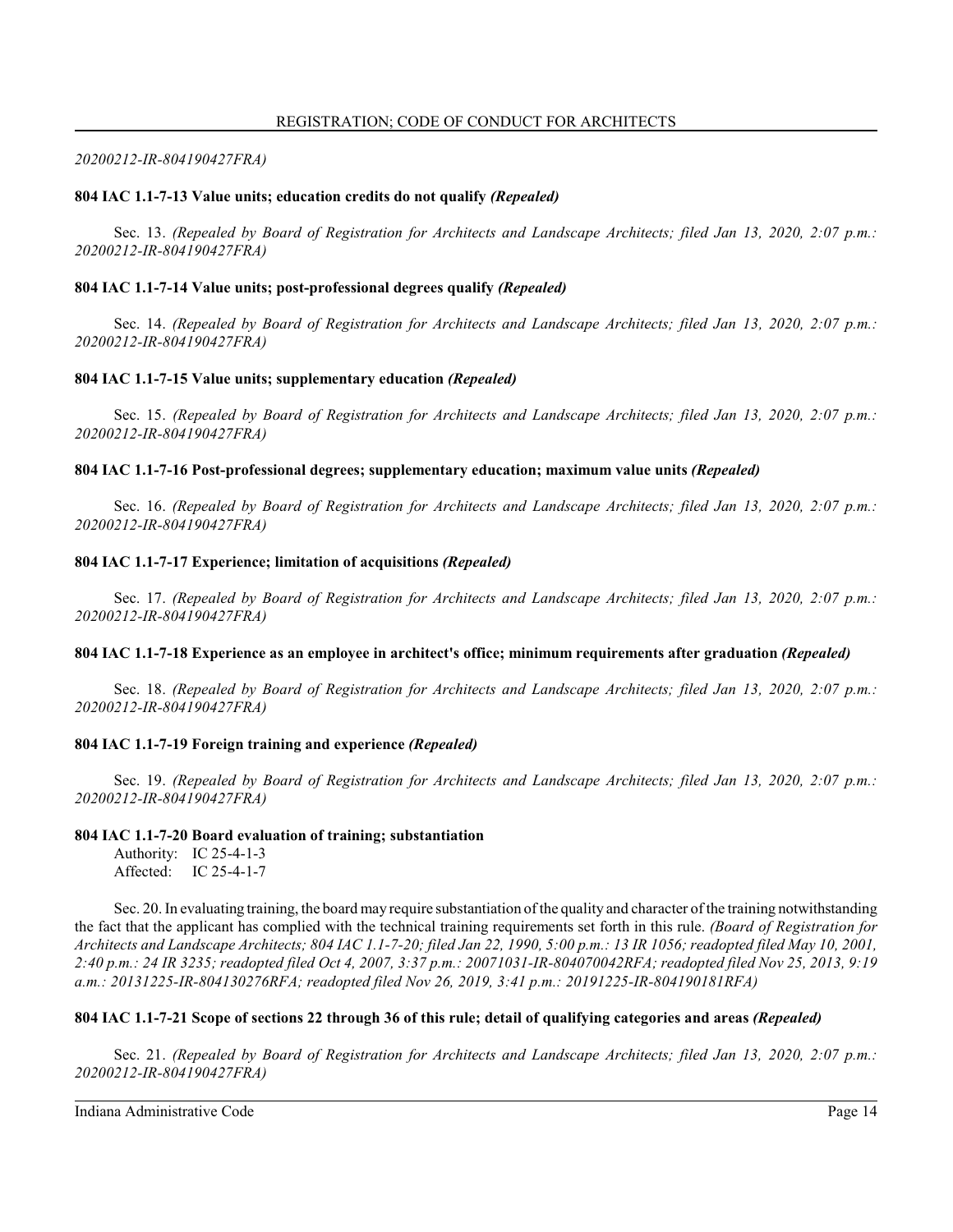#### **804 IAC 1.1-7-22 Programming; client contact** *(Repealed)*

Sec. 22. *(Repealed by Board of Registration for Architects and Landscape Architects; filed Jan 13, 2020, 2:07 p.m.: 20200212-IR-804190427FRA)*

### **804 IAC 1.1-7-23 Site and environmental analysis** *(Repealed)*

Sec. 23. *(Repealed by Board of Registration for Architects and Landscape Architects; filed Jan 13, 2020, 2:07 p.m.: 20200212-IR-804190427FRA)*

#### **804 IAC 1.1-7-24 Schematic design** *(Repealed)*

Sec. 24. *(Repealed by Board of Registration for Architects and Landscape Architects; filed Jan 13, 2020, 2:07 p.m.: 20200212-IR-804190427FRA)*

#### **804 IAC 1.1-7-24.1 Engineering systems coordination** *(Repealed)*

Sec. 24.1. *(Repealed by Board of Registration for Architects and Landscape Architects; filed Jan 13, 2020, 2:07 p.m.: 20200212-IR-804190427FRA)*

#### **804 IAC 1.1-7-25 Building cost analysis** *(Repealed)*

Sec. 25. *(Repealed by Board of Registration for Architects and Landscape Architects; filed Jan 13, 2020, 2:07 p.m.: 20200212-IR-804190427FRA)*

#### **804 IAC 1.1-7-26 Code research** *(Repealed)*

Sec. 26. *(Repealed by Board of Registration for Architects and Landscape Architects; filed Jan 13, 2020, 2:07 p.m.: 20200212-IR-804190427FRA)*

#### **804 IAC 1.1-7-27 Design development** *(Repealed)*

Sec. 27. *(Repealed by Board of Registration for Architects and Landscape Architects; filed Jan 13, 2020, 2:07 p.m.: 20200212-IR-804190427FRA)*

#### **804 IAC 1.1-7-28 Construction documents** *(Repealed)*

Sec. 28. *(Repealed by Board of Registration for Architects and Landscape Architects; filed Jan 13, 2020, 2:07 p.m.: 20200212-IR-804190427FRA)*

### **804 IAC 1.1-7-29 Specifications and material research** *(Repealed)*

Sec. 29. *(Repealed by Board of Registration for Architects and Landscape Architects; filed Jan 13, 2020, 2:07 p.m.: 20200212-IR-804190427FRA)*

#### **804 IAC 1.1-7-30 Documents checking and coordination** *(Repealed)*

Sec. 30. *(Repealed by Board of Registration for Architects and Landscape Architects; filed Jan 13, 2020, 2:07 p.m.: 20200212-IR-804190427FRA)*

### **804 IAC 1.1-7-31 Bidding and contract negotiation** *(Repealed)*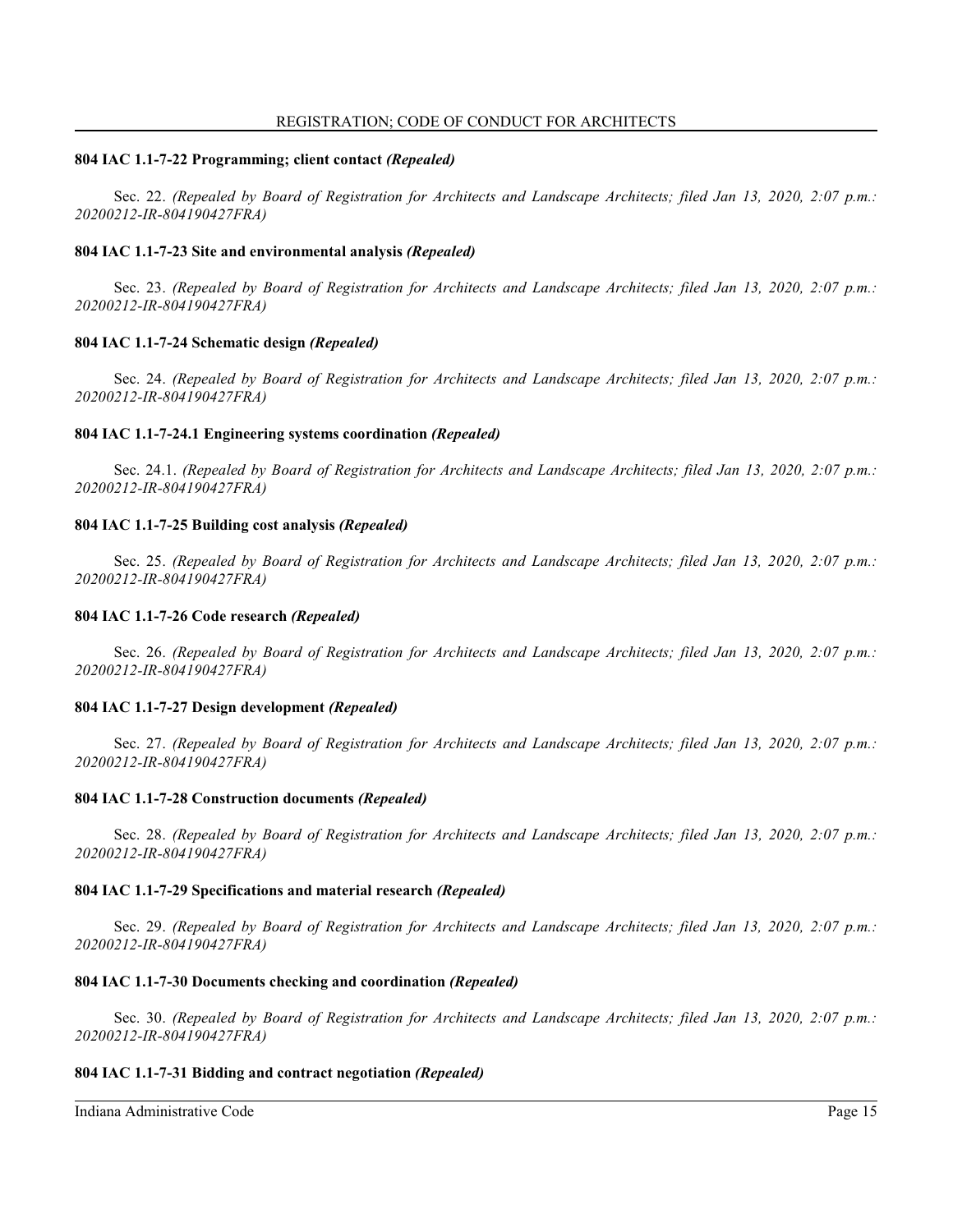Sec. 31. *(Repealed by Board of Registration for Architects and Landscape Architects; filed Jan 13, 2020, 2:07 p.m.: 20200212-IR-804190427FRA)*

## **804 IAC 1.1-7-32 Construction phase; office** *(Repealed)*

Sec. 32. *(Repealed by Board of Registration for Architects and Landscape Architects; filed Jan 13, 2020, 2:07 p.m.: 20200212-IR-804190427FRA)*

## **804 IAC 1.1-7-33 Construction phase; observation** *(Repealed)*

Sec. 33. *(Repealed by Board of Registration for Architects and Landscape Architects; filed Jan 13, 2020, 2:07 p.m.: 20200212-IR-804190427FRA)*

### **804 IAC 1.1-7-33.1 Project management** *(Repealed)*

Sec. 33.1. *(Repealed by Board of Registration for Architects and Landscape Architects; filed Jan 13, 2020, 2:07 p.m.: 20200212-IR-804190427FRA)*

### **804 IAC 1.1-7-34 Office management** *(Repealed)*

Sec. 34. *(Repealed by Board of Registration for Architects and Landscape Architects; filed Jan 13, 2020, 2:07 p.m.: 20200212-IR-804190427FRA)*

### **804 IAC 1.1-7-35 Professional and community services** *(Repealed)*

Sec. 35. *(Repealed by Board of Registration for Architects and Landscape Architects; filed Jan 13, 2020, 2:07 p.m.: 20200212-IR-804190427FRA)*

### **804 IAC 1.1-7-36 Related special activities** *(Repealed)*

Sec. 36. *(Repealed by Board of Registration for Architects and Landscape Architects; filed Jan 13, 2020, 2:07 p.m.: 20200212-IR-804190427FRA)*

## **Rule 8. Continuing Education**

### **804 IAC 1.1-8-1 Continuing education**

Authority: IC 25-4-1-31; IC 25-4-2-13 Affected: IC 25-4-1; IC 25-4-2

Sec. 1. This rule establishes the continuing education requirements for registered architects and landscape architects. *(Board of Registration for Architects and Landscape Architects; 804 IAC 1.1-8-1; filed Mar 18, 2005, 10:50 a.m.: 28 IR 2378; readopted filed Nov 22, 2011, 12:15 p.m.: 20111221-IR-804110365RFA; readopted filed Nov 25, 2013, 9:19 a.m.: 20131225-IR-804130276RFA; readopted filed Nov 26, 2019, 3:41 p.m.: 20191225-IR-804190181RFA)*

### **804 IAC 1.1-8-2 Definitions**

Authority: IC 25-4-1-31; IC 25-4-2-13 Affected: IC 25-4-1; IC 25-4-2

Sec. 2. (a) The definitions in this section apply throughout this rule. (b) "Contact hour" means one (1) sixty (60) minute clock hour of an educational activity with no less than fifty (50) minutes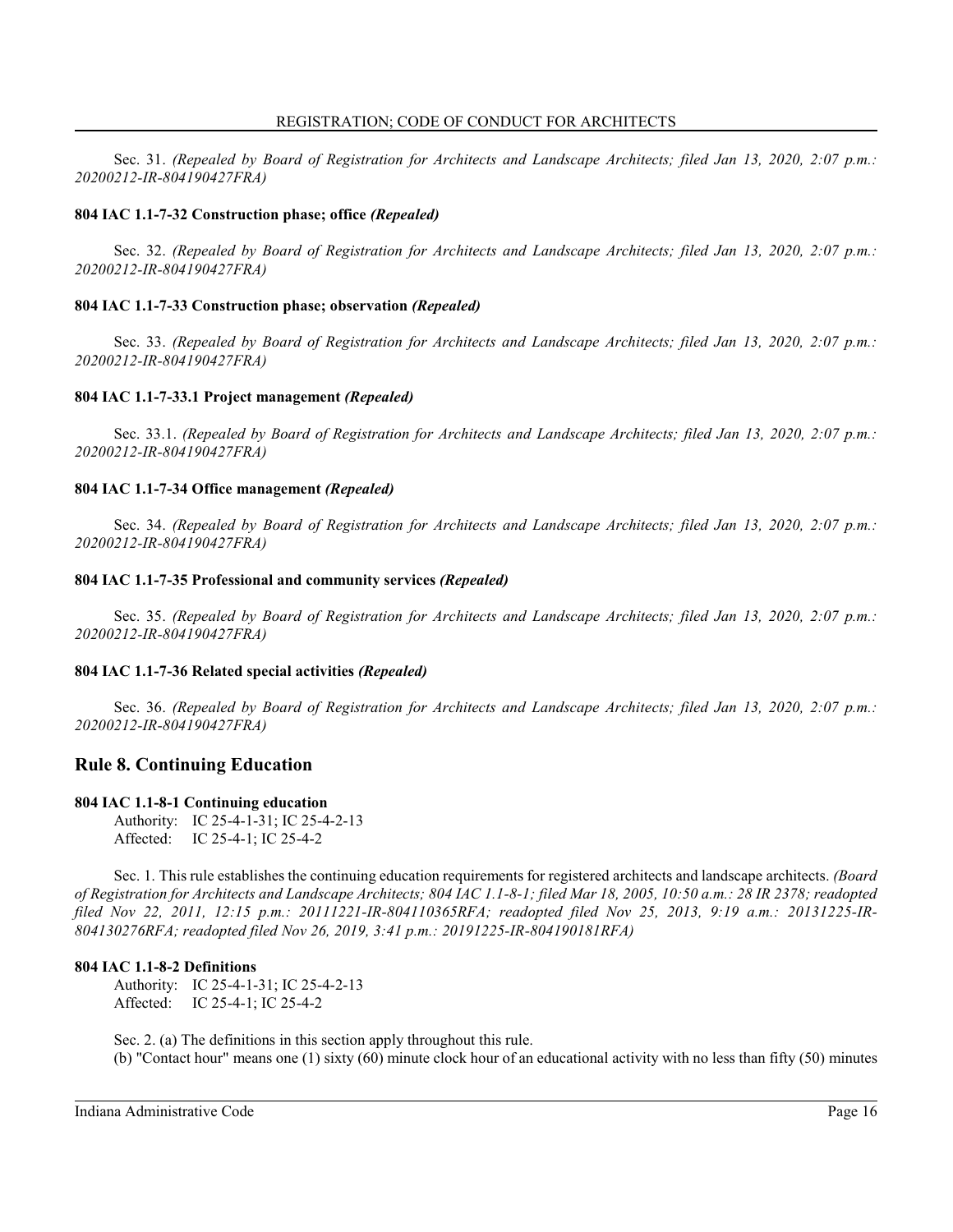of instructional content within the hour.

(c) "Continuing education unit" or "CEU" means the number of continuing education credits, measured in contact hours. The provider of the material or activity may determine the number of CEUs or credits. For the entities listed in section 7(b) of this rule, the board will accept the hours established by each organization. Where the number of CEUs are established by others, the board may require additional evidence supporting the CEUs claimed.

(d) "Health, safety, and welfare" means the planning and designing of buildings and structures and the spaces within and surrounding the buildings and structures that:

(1) minimize the risk of injury to persons or property and comply with applicable building and safety codes;

(2) are durable, environmentally friendly, cost effective, and conserve resources;

(3) are aesthetically appealing;

(4) function properly in all relevant respects; and

(5) enhance the public's overall sense of well-being, harmony, and community and integrate effectively with the surrounding environment.

*(Board of Registration for Architects and Landscape Architects; 804 IAC 1.1-8-2; filed Mar 18, 2005, 10:50 a.m.: 28 IR 2378; readopted filed Nov 22, 2011, 12:15 p.m.: 20111221-IR-804110365RFA; readopted filed Nov 25, 2013, 9:19 a.m.: 20131225-IR-804130276RFA; readopted filed Nov 26, 2019, 3:41 p.m.: 20191225-IR-804190181RFA)*

### **804 IAC 1.1-8-3 Continuing education requirements**

Authority: IC 25-4-1-31; IC 25-4-2-13 Affected: IC 25-4

Sec. 3. (a) Registered architects and landscape architects must complete during each two (2) year licensure period twenty-four (24) hours of continuing education in order to qualify for renewal of an active license.

(b) Continuing education is first required for the December 1, 2007, renewal.

(c) No credit will be given for courses completed before June 1, 2005. *(Board of Registration for Architects and Landscape Architects; 804 IAC 1.1-8-3; filed Mar 18, 2005, 10:50 a.m.: 28 IR 2379; readopted filed Nov 22, 2011, 12:15 p.m.: 20111221-IR-804110365RFA; readopted filed Nov 25, 2013, 9:19 a.m.: 20131225-IR-804130276RFA; readopted filed Nov 26, 2019, 3:41 p.m.: 20191225-IR-804190181RFA)*

### **804 IAC 1.1-8-4 First-time registrants exempted**

Authority: IC 25-4-1-31; IC 25-4-2-13 Affected: IC 25-4-1; IC 25-4-2

Sec. 4. First-time registrants are not required to comply with these continuing education requirements at the first renewal. *(Board of Registration for Architects and Landscape Architects; 804 IAC 1.1-8-4; filed Mar 18, 2005, 10:50 a.m.: 28 IR 2379; readopted filed Nov 22, 2011, 12:15 p.m.: 20111221-IR-804110365RFA; readopted filed Nov 25, 2013, 9:19 a.m.: 20131225-IR-804130276RFA; readopted filed Nov 26, 2019, 3:41 p.m.: 20191225-IR-804190181RFA)*

### **804 IAC 1.1-8-5 Waiver of continuing education requirements**

Authority: IC 25-4-1-31; IC 25-4-2-13 Affected: IC 25-1-12; IC 25-4-1; IC 25-4-2

Sec. 5. (a) An applicant for license renewal who was unable to fulfill the continuing education requirements in section 3 of this rule may be granted a waiver of the continuing education requirement by the board.

(b) An applicant requesting a waiver of the continuing education requirements in section 3 of this rule must certify under penalty of perjury that the applicant was unable to fulfill the continuing education due to hardship resulting fromany of the following:

(1) Service in the armed forces of the United States under IC 25-1-12.

(2) An incapacitating illness or injury.

(3) Other circumstances determined by the board or agency.

(c) An individual who applies for a waiver of the continuing education requirements must request the waiver in writing.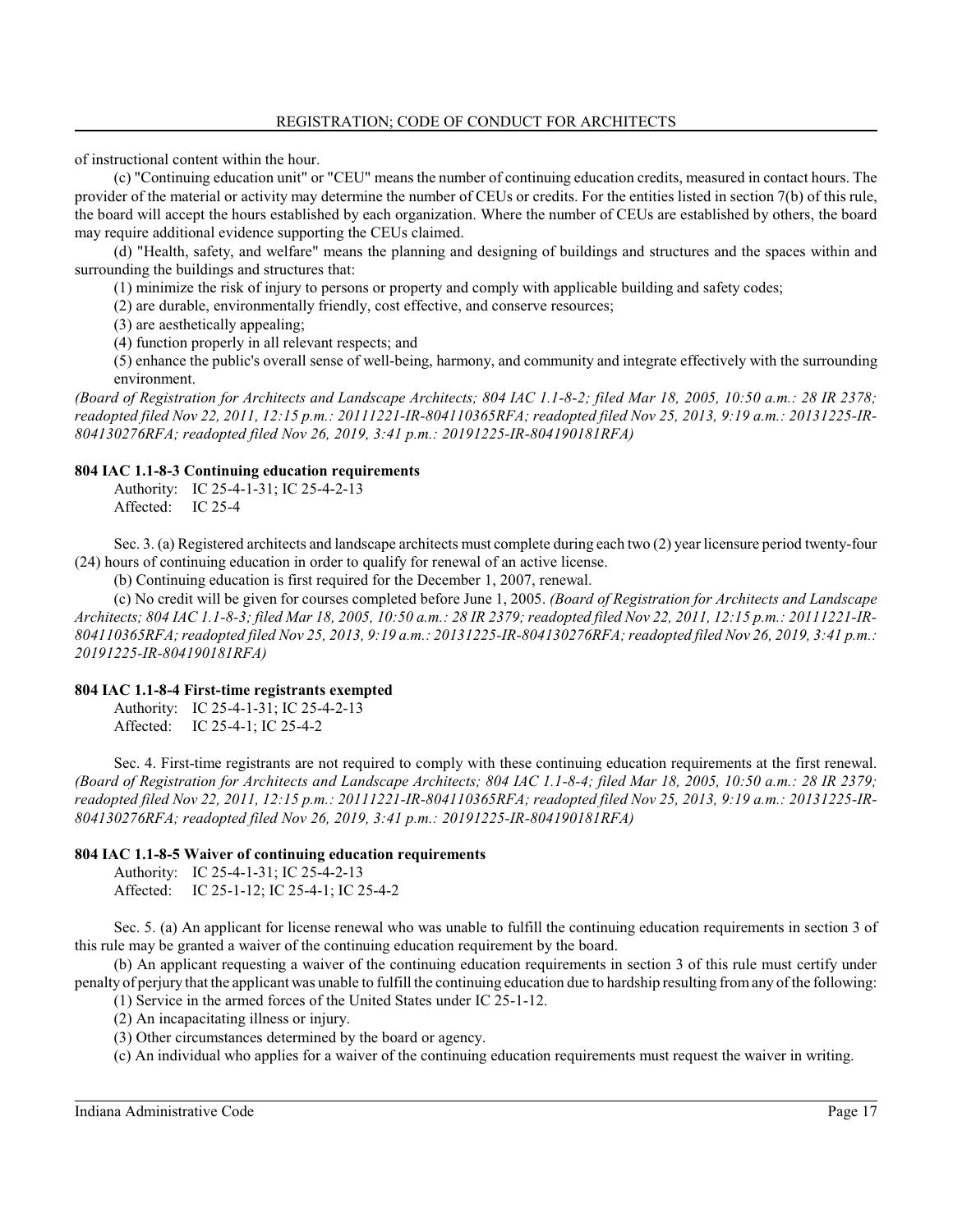#### REGISTRATION; CODE OF CONDUCT FOR ARCHITECTS

(d) The board may seek verification of the applicant's request for a waiver of continuing education requirements under this rule. *(Board of Registration for Architects and Landscape Architects; 804 IAC 1.1-8-5; filed Mar 18, 2005, 10:50 a.m.: 28 IR 2379; readopted filed Nov 22, 2011, 12:15 p.m.: 20111221-IR-804110365RFA; readopted filed Nov 25, 2013, 9:19 a.m.: 20131225-IR-804130276RFA; readopted filed Nov 26, 2019, 3:41 p.m.: 20191225-IR-804190181RFA)*

#### **804 IAC 1.1-8-6 Continuing education from another jurisdiction**

Authority: IC 25-4-1-31; IC 25-4-2-13 Affected: IC 25-4-1; IC 25-4-2

Sec. 6. The board may accept for credit toward the Indiana architect and landscape architect continuing education requirement, courses that are accepted for credit toward the continuing education requirements for architects and landscape architects in another state. *(Board of Registration for Architects and Landscape Architects; 804 IAC 1.1-8-6; filed Mar 18, 2005, 10:50 a.m.: 28 IR 2379; readopted filed Nov 22, 2011, 12:15 p.m.: 20111221-IR-804110365RFA; readopted filed Nov 25, 2013, 9:19 a.m.: 20131225-IR-804130276RFA; readopted filed Nov 26, 2019, 3:41 p.m.: 20191225-IR-804190181RFA)*

### **804 IAC 1.1-8-7 Mandatory and elective topics**

| Authority: IC 25-4-1-31; IC 25-4-2-13 |
|---------------------------------------|
| Affected: IC 25-4-1; IC 25-4-2        |

Sec. 7. (a) Credit may be granted for education offerings that cover architecture and landscape architecture and related technical and professional topics and contribute directly to the improvement of the professional knowledge and competence to practice architecture and landscape architecture.

- (b) Continuing education activities or courses may be provided by any of the following organizations:
- (1) Accredited colleges, universities, or other postsecondary educational institutions.
- (2) American Institute of Architects.
- (3) American Society of Landscape Architects.
- (4) American Planning Association.
- (5) Board of Registration for Architects and Landscape Architects.
- (6) Council of Landscape Architectural Registration Boards.
- (7) Construction Specifications Institute.
- (8) National Council of Architectural Registration Boards.
- (9) Other related technical or professional societies, organizations, or institutions.

The board shall not preapprove continuing education activities or courses.

(c) At least sixteen (16) hours of the required continuing education requirements for architects and landscape architects must pertain to technical and professional topics related to the protection of the public health, safety, and welfare. These topics include, but are not limited to, the following:

- (1) Codes, statutes, and administrative regulations governing the practice of architecture or landscape architecture.
- (2) Environmental and ecological resources.
- (3) Professional ethics.
- (4) Indiana licensing statutes and rules.
- (5) Legal aspects of contracts, documents, insurance, bonds, and project administration.
- (6) Construction documents and services.
- (7) Materials and methods.
- (8) Mechanical, plumbing, electrical, and life safety.
- (9) Structural technology.
- (10) Energy efficiency.
- (11) Project administration.
- (12) Accessibility issues.
- (13) Security and safety issues.
- (14) New technical and professional skills.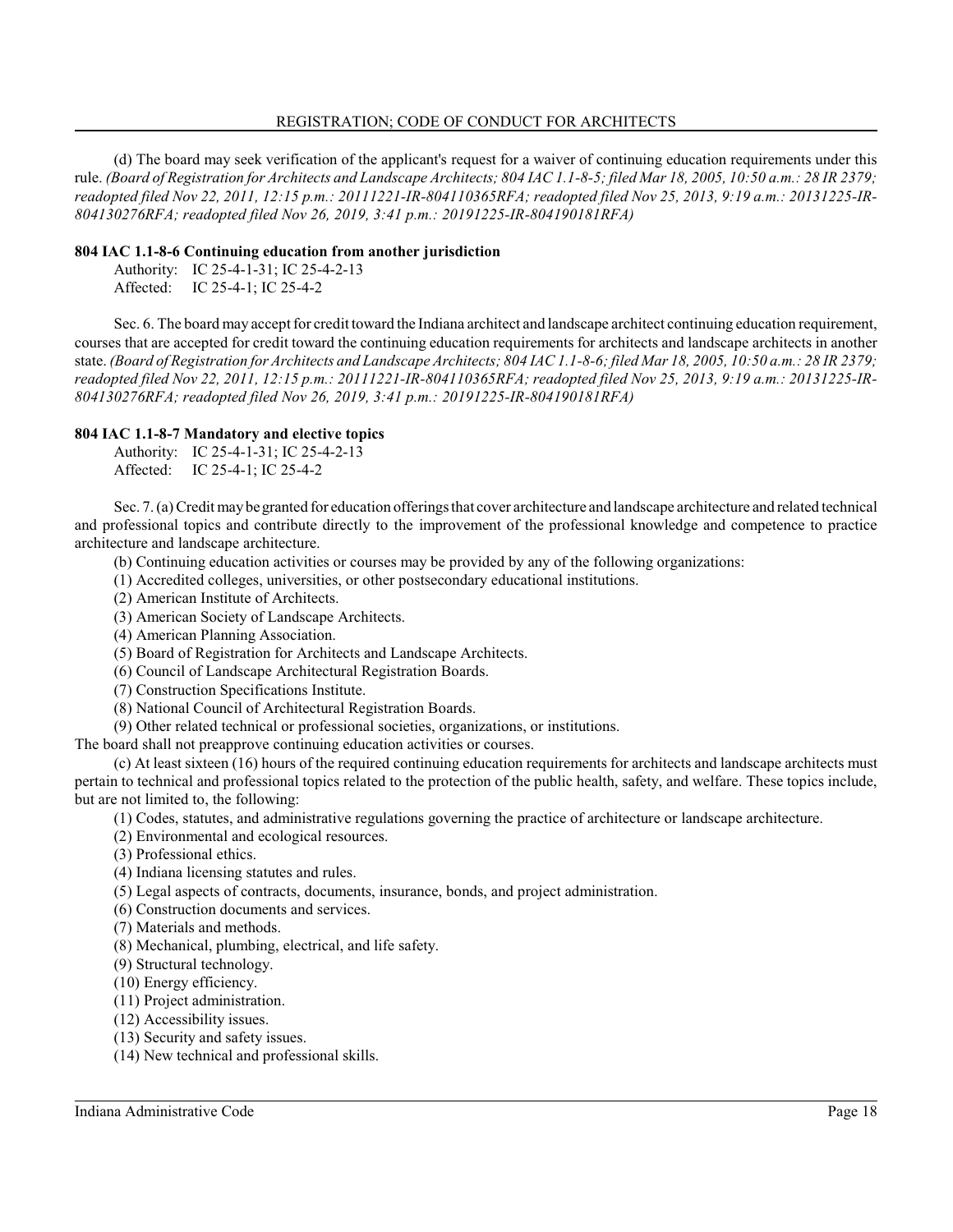(d) The following types of activities may qualify to fulfill the requirements for a minimum of sixteen (16) contact hours to be acquired in structured educational activities (all twenty-four (24) hours may be acquired in such activities):

(1) Contact hours in attendance at short courses or seminars dealing with architectural or landscape architectural subjects and sponsored by college or universities.

(2) Contact hours in attendance at presentations on architectural or landscape architectural subjects that are held in conjunction with meetings, conferences, or conventions of architect or landscape architect professional organizations recognized by the board to the extent that contact hours are credited only to that portion of the meeting, conference, or convention that comprises the educational program.

(3) Contact hours in attendance at short courses or seminars relating to professional practice or new technology and offered by colleges, universities, professional organizations, or system suppliers.

(4) Teaching or instructing an architectural or landscape architectural course, seminar, lecture, presentation, or workshop shall constitute three (3) contact hours for each hour spent in the actual presentation. Teaching credit shall be valid for the initial presentation only. A maximum of nine (9) hours may be accumulated over a two (2) year licensure period.

(5) Contact hours spent in architectural or landscape architectural research that is published or is formally presented to the profession or public. A maximum of nine (9) total contact hours may be accumulated over the two (2) year licensure period. (6) Successfullycompleting structured architectural orlandscape architecturalself-studycourses, presented by correspondence, Internet, television, video, or audio, ending with an examination or other verification process. The contact hours acquired for this activity shall be established by the program sponsor.

(7) College or university credit courses dealing with architectural or landscape architectural subjects. Each academic semester hour shall equal fifteen (15) contact hours. Each academic quarterly hour shall equal ten (10) contact hours.

(8) Contact hours spent in educational tours of architecturally or landscape architecturally significant projects, where the tour is sponsored by a college, university, professional organization, or system supplier. A maximum of eight (8) total contact hours may be accumulated over the two (2) year licensure period.

(9) Contact hours spent in professional services to the public that draw upon the licensee's professional architectural or landscape architectural expertise on boards and commissions, such as, serving on any of the following:

- (A) Planning commissions.
- (B) Building code advisory boards.
- (C) Urban renewal boards.
- (D) Code study committees.
- (E) Regulatory boards.
- (F) Professional accreditation teams.

A maximum of eight (8) total contact hours may be accumulated over the two (2) year licensure period.

(e) The following types of activities in individually planned educational activities that are self-directed may qualify for the maximum of eight (8) contact hours over the two (2) year licensure period:

(1) Contact hours for serving as an architectural mentor or supervisor for the Intern Development Program (IDP) required to satisfy that diversified professional training requirements under 804 IAC 1.1-7. Such service to an intern or interns shall be consistent with the responsibilities set forth in the NCARB IDP Guidelines for an intern's mentor and supervisor, which is hereby incorporated by reference.

(2) Contact hours spent in planned activities, related to the practice of architecture or landscape architecture, which include the following:

(A) Business and practice efficiency.

- (B) Business development.
- (C) Personal improvement.
- (D) New skills.

(3) Actively participating in a technical or professional society or organization shall be the equivalent to two (2) contact hours. An individual shall serve as an officer or actively participate in a committee of the organization to receive credit for this activity. Contact hours shall be limited to two (2) per organization and shall not be acquired until the completion of each year of service.

*(Board of Registration for Architects and Landscape Architects; 804 IAC 1.1-8-7; filed Mar 18, 2005, 10:50 a.m.: 28 IR 2379; readopted filed Nov 22, 2011, 12:15 p.m.: 20111221-IR-804110365RFA; readopted filed Nov 25, 2013, 9:19 a.m.: 20131225-IR-*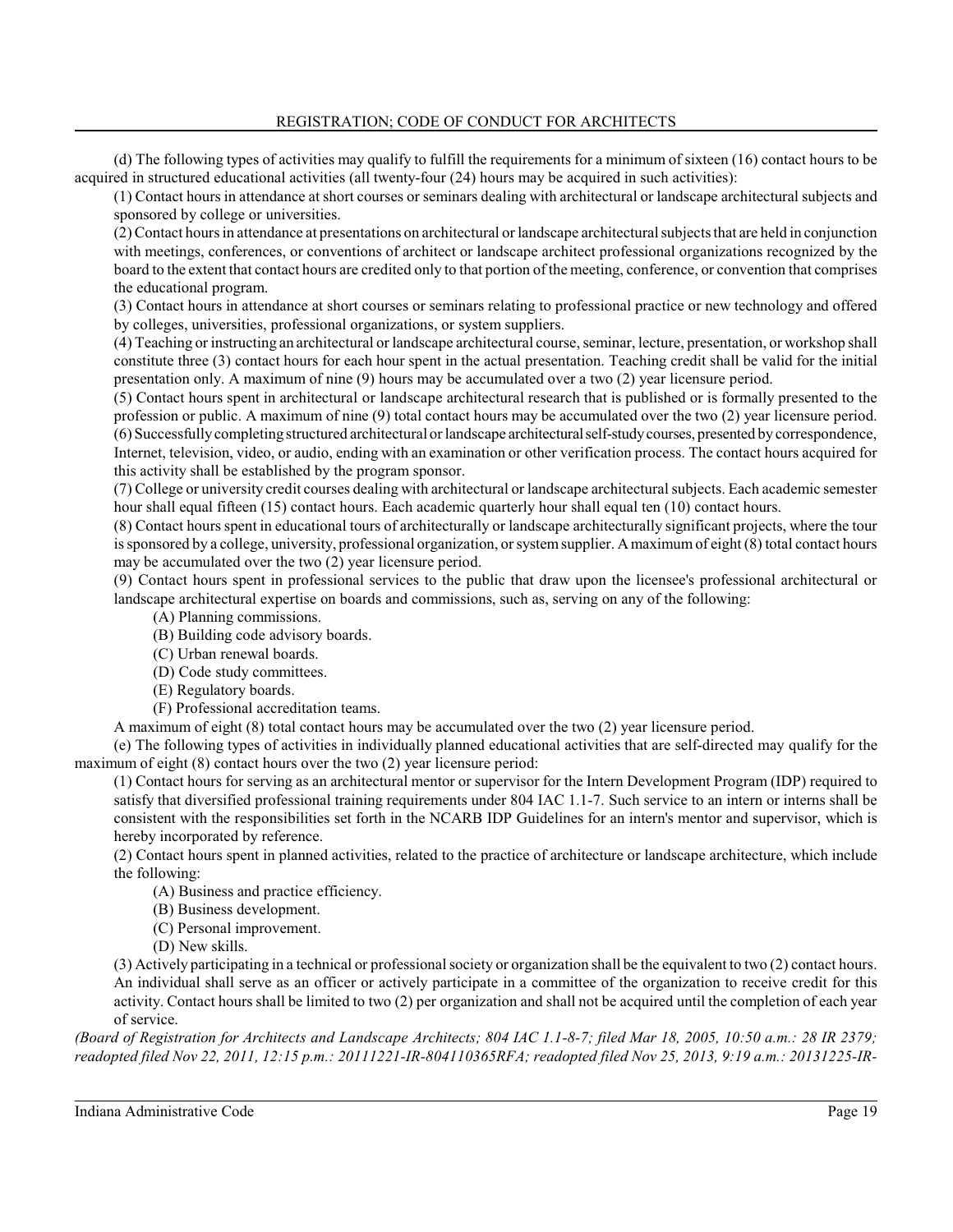*804130276RFA; readopted filed Nov 26, 2019, 3:41 p.m.: 20191225-IR-804190181RFA)*

#### **804 IAC 1.1-8-8 Retention of certificates of completion**

Authority: IC 25-4-1-31; IC 25-4-2-13 Affected: IC 25-4-1; IC 25-4-2

Sec. 8. Registered architects and landscape architects must retain certificates of completion for continuing education courses for three (3) years after the end of the licensing period for which the continuing education applied. *(Board of Registration for Architects and Landscape Architects; 804 IAC 1.1-8-8; filed Mar 18, 2005, 10:50 a.m.: 28 IR 2380; readopted filed Nov 22, 2011, 12:15 p.m.: 20111221-IR-804110365RFA; readopted filed Nov 25, 2013, 9:19 a.m.: 20131225-IR-804130276RFA; readopted filed Nov 26, 2019, 3:41 p.m.: 20191225-IR-804190181RFA)*

#### **804 IAC 1.1-8-9 No carry over to next license period**

Authority: IC 25-4-1-31; IC 25-4-2-13 Affected: IC 25-4-1; IC 25-4-2

Sec. 9. Hours for continuing education units earned in one (1) license period may not be used in a subsequent license period. *(Board of Registration for Architects and Landscape Architects; 804 IAC 1.1-8-9; filed Mar 18, 2005, 10:50 a.m.: 28 IR 2380; readopted filed Nov 22, 2011, 12:15 p.m.: 20111221-IR-804110365RFA; readopted filed Nov 25, 2013, 9:19 a.m.: 20131225-IR-804130276RFA; readopted filed Nov 26, 2019, 3:41 p.m.: 20191225-IR-804190181RFA)*

#### **804 IAC 1.1-8-10 Inactive status**

Authority: IC 25-4-1-31; IC 25-4-2-13 Affected: IC 25-4-1; IC 25-4-2

Sec. 10. Registered architects or landscape architects may apply to the board to renew their licenses in an inactive status. No continuing education is required to renew inactive. An inactive registered architect or landscape architect may not practice architecture or landscape architecture while in an inactive status. *(Board of Registration for Architects and Landscape Architects; 804 IAC 1.1-8-10; filed Mar 18, 2005, 10:50 a.m.: 28 IR 2381; readopted filed Nov 22, 2011, 12:15 p.m.: 20111221-IR-804110365RFA; readopted filed Nov 25, 2013, 9:19 a.m.: 20131225-IR-804130276RFA; readopted filed Nov 26, 2019, 3:41 p.m.: 20191225-IR-804190181RFA)*

#### **804 IAC 1.1-8-11 Reactivation of inactive, expired, or retired license**

Authority: IC 25-4-1-31; IC 25-4-2-13 Affected: IC 25-4-1; IC 25-4-2

Sec. 11. (a) In order to reactivate an inactive, expired, or retired license, the registered architect or landscape architect must have obtained all twenty-four (24) hours of continuing education units, which would have been required had the license been active.

(b) In order to reactivate an inactive, expired, or retired license during a two (2) year licensure period, the registered architect or landscape architect must:

(1) apply to the board for reactivation on the application form supplied by the board; and

(2) submit evidence of completion of twenty-four (24) CEU hours within the two (2) year period immediately before the date the reactivation application is filed.

*(Board of Registration for Architects and Landscape Architects; 804 IAC 1.1-8-11; filed Mar 18, 2005, 10:50 a.m.: 28 IR 2381; readopted filed Nov 22, 2011, 12:15 p.m.: 20111221-IR-804110365RFA; readopted filed Nov 25, 2013, 9:19 a.m.: 20131225-IR-804130276RFA; readopted filed Nov 26, 2019, 3:41 p.m.: 20191225-IR-804190181RFA)*

#### **804 IAC 1.1-8-12 Continuing education required after reactivation**

Authority: IC 25-4-1-31; IC 25-4-2-13 Affected: IC 25-4-1; IC 25-4-2